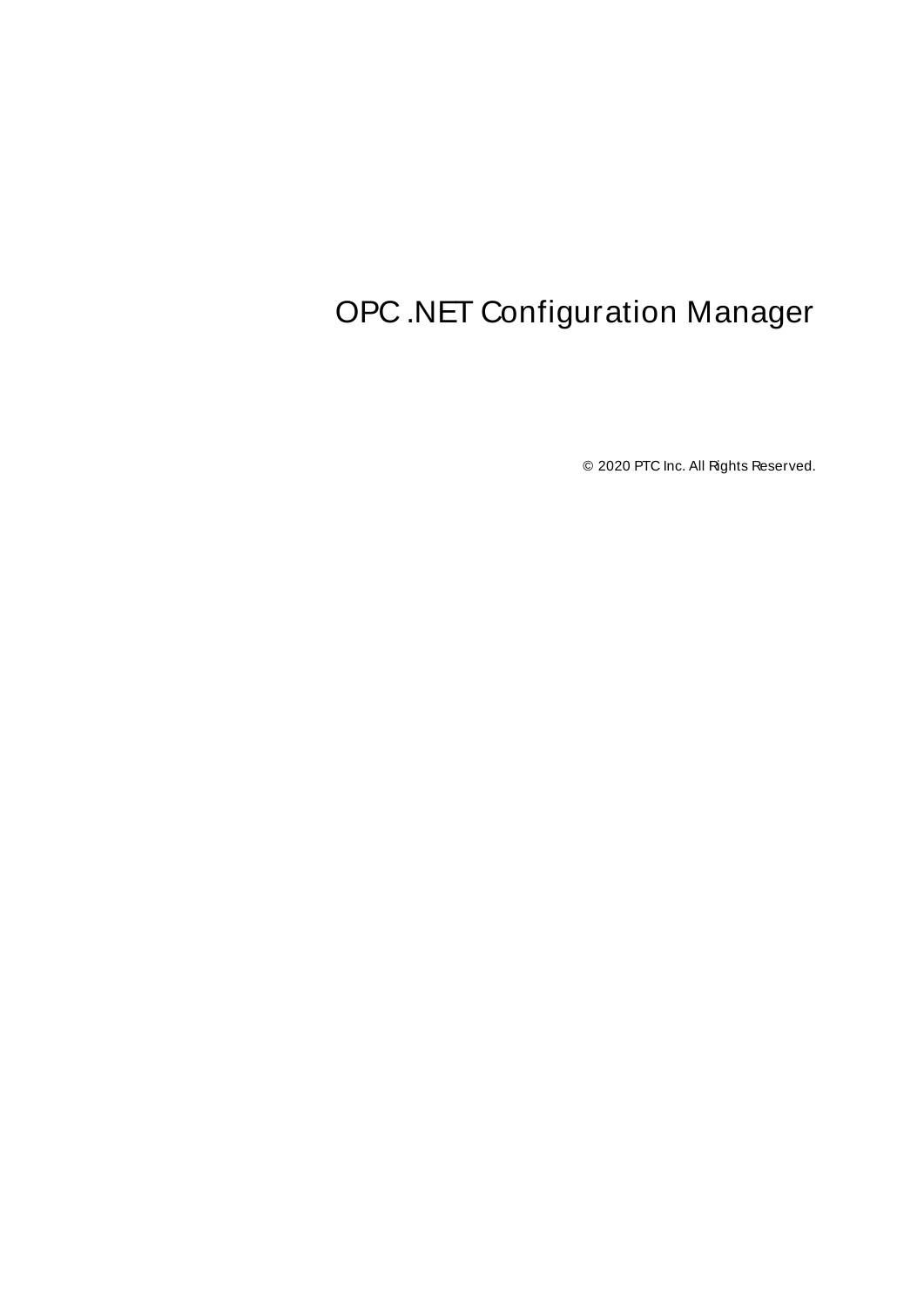# <span id="page-1-0"></span>Table of Contents

| The OPC.NET Wrapper failed to start because it is not installed. Please rerun the installation 20 |  |
|---------------------------------------------------------------------------------------------------|--|
| The OPC.NET Wrapper failed to start. Please see the windows application event log for             |  |
|                                                                                                   |  |
|                                                                                                   |  |
|                                                                                                   |  |
|                                                                                                   |  |
|                                                                                                   |  |
|                                                                                                   |  |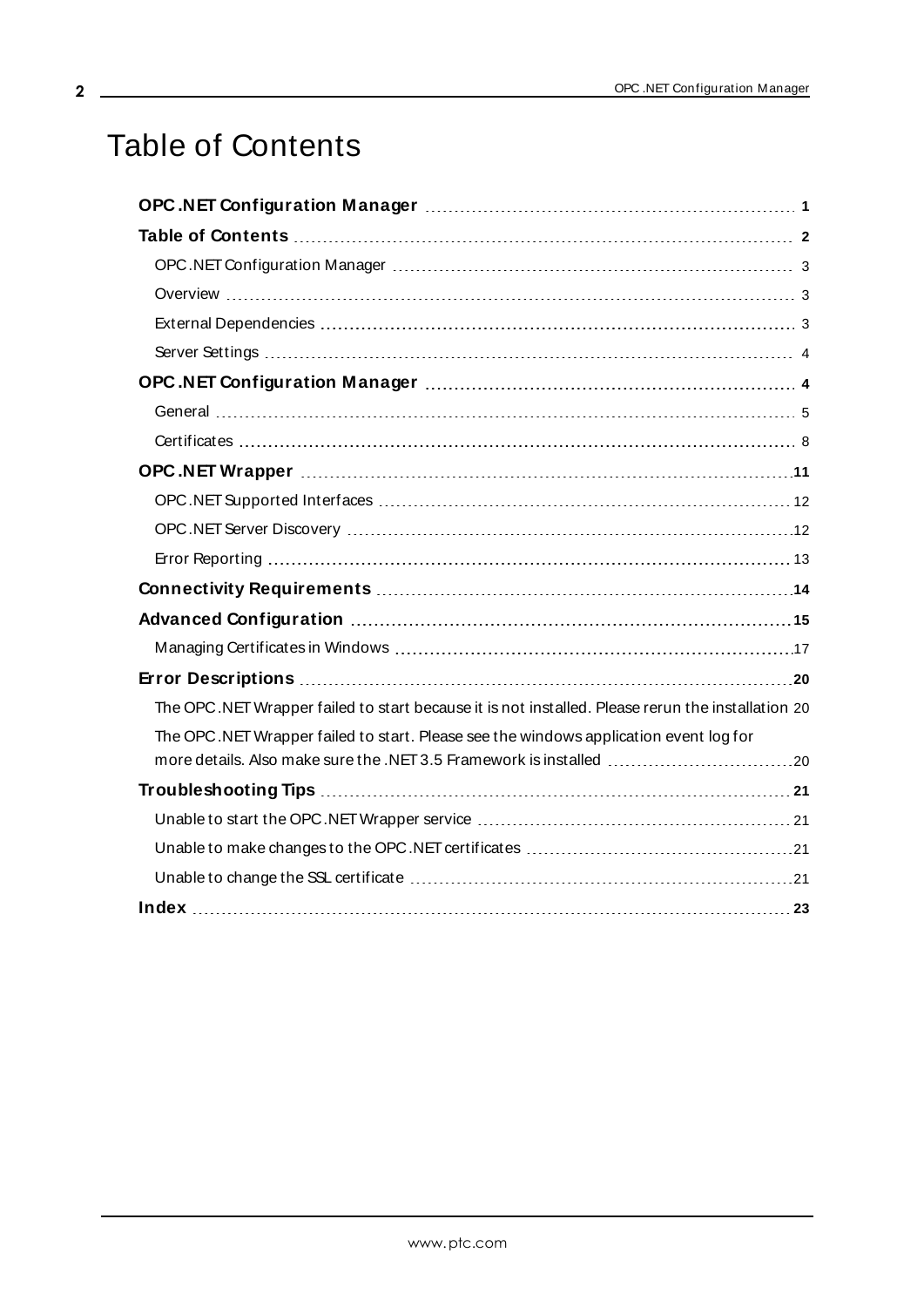### <span id="page-2-0"></span>**OPC .NET Configuration Manager**

Help version 1.021

#### **CONTENTS**

**[Overview](#page-2-1)** What is OPC .NET and how is it used?

**OPC .NET [Configuration](#page-3-1) M anager**

What is the OPC .NET Configuration Manager?

**OPC .NET [Wrapper](#page-10-0)** What is the OPC .NET Wrapper?

**Connectivity [Requirements](#page-13-0)** Which binding security modes and authentication types are available to the OPC .NET Wrapper?

#### **Advanced [Configuration](#page-14-0)**

How can advanced users custom configure the OPC .NET Configuration Manager?

#### **Error [Descriptions](#page-19-0)**

What error messages does the OPC .NET Configuration Manager produce?

#### **[Troubleshooting](#page-20-0) Tips**

<span id="page-2-1"></span>Where can I find information on troublesome topics?

### **Overview**

OPC .NET is a family of APIs provided by the OPC Foundation that leverage Microsoft's .NET technology and allow .NET clients to connect to the server.

The server supports OPC .NET 3.0 WCF, formally known as OPC Xi. Unlike other OPC .NET APIs, OPC .NET 3.0 uses Windows Communication Foundation (WCF) for connectivity, thus avoiding DCOM issues and providing the following benefits:

- 1. Secure communication via multiple communications bindings (such as Named Pipe, TCP, Basic HTTP, and Ws HTTP).
- 2. Consolidation of OPC Classic interfaces.
- 3. Simple development, configuration, and deployment of Windows environments.

The server adds OPC .NET 3.0 support using a customized version of the OPC .NET 3.0 WCFWrapper supplied by the OPC Foundation. The wrapper runs as a service and wraps the existing server's OPC AEand DA interfaces. This provides WCF clients access to the server's tag and alarm data.

#### <span id="page-2-2"></span>**See Also**: **External [Dependencies](#page-2-2)**

### **External Dependencies**

This application has external dependencies. OPC .NET 3.0 requires the installation of Microsoft's .NET 3.5 framework. If the framework is not installed prior to server installation, the wrapper and the OPC .NET Configuration Manager will not be available.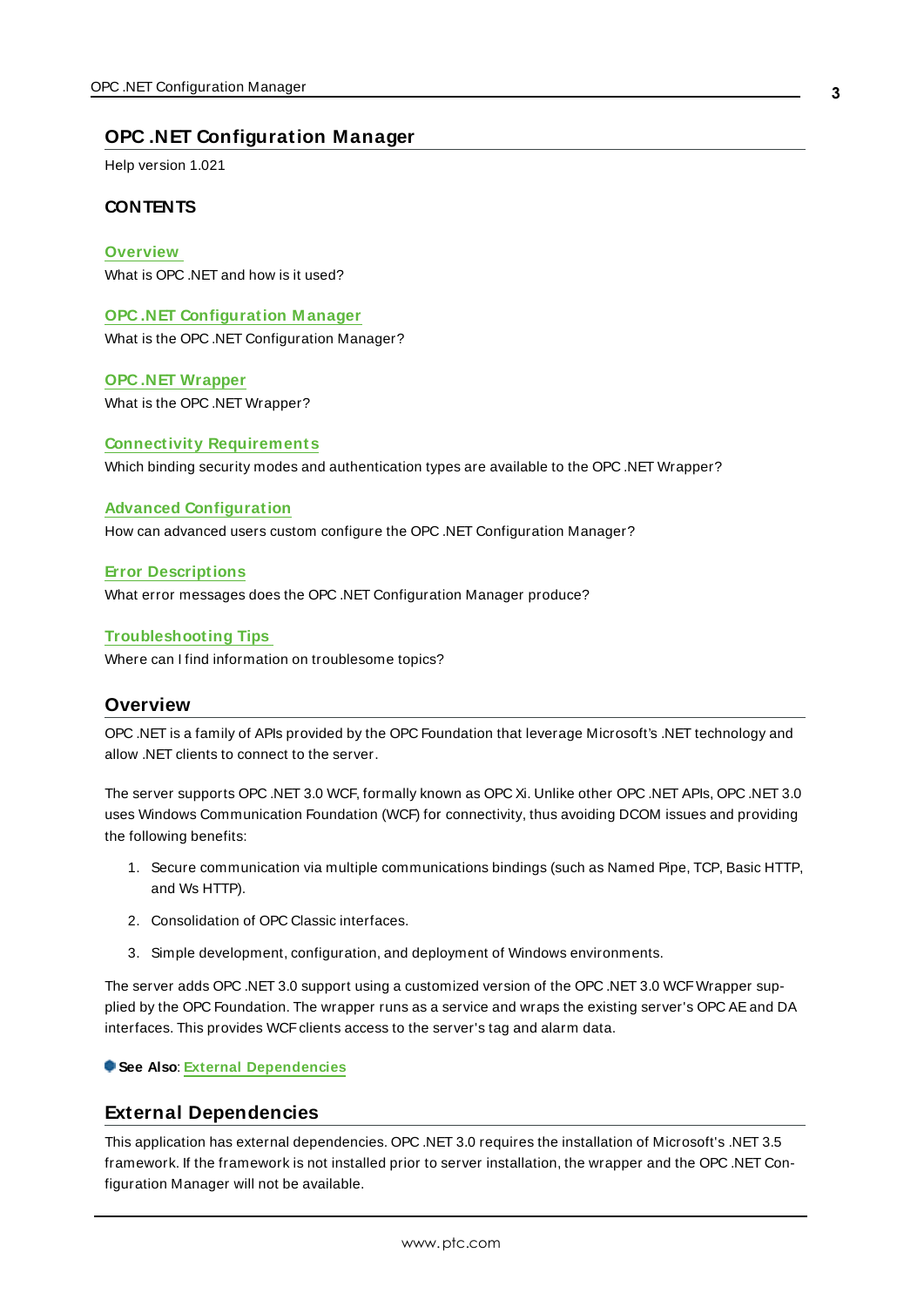### <span id="page-3-0"></span>**Server Settings**

To access the OPC .NET server settings through the Configuration, click **File** | **Project Properties** and then select the **OPC .NET** tab.

| <b>Property Groups</b> | General<br>$=$ |     |  |  |
|------------------------|----------------|-----|--|--|
| General                | Enabled        | Yes |  |  |
| OPC DA                 |                |     |  |  |
| <b>OPC UA</b>          |                |     |  |  |
| DDE                    |                |     |  |  |
| <b>OPC .NET</b>        |                |     |  |  |
| OPC AE                 |                |     |  |  |
| OPC HDA                |                |     |  |  |
| <b>ThingWorx</b>       |                |     |  |  |

Descriptions of the parameters are as follows:

<sup>l</sup> **Enable:** When checked, the OPC .NET Wrapper will be initialized and accept client connections.

**Note:** The OPC .NET Wrapper runs as a System Service called "xi\_server\_runtime.exe". It will only be started when the server starts and the option described above is enabled. Unlike OPC DA, clients cannot launch the server.

### <span id="page-3-1"></span>**OPC .NET Configuration Manager**

The OPC .NET Configuration Manager assists users in configuring the OPC .NET Wrapper settings (such as available communications bindings, wrapped server interfaces, and security settings). To access the OPC .NET Configuration Manager through the server Administration menu, right-click on the server icon in the System Tray and then select **OPC .NET Configuration**.

For more information on a specific OPC .NET Configuration Manager tab, select a link from the list below.

### **[General](#page-4-0) [Certificates](#page-7-0)**

**Note:** Some OPC .NET Configuration Manager functions require administrative privileges, such as certificate creation and management. These functions will not succeed without adequate privileges.

**4**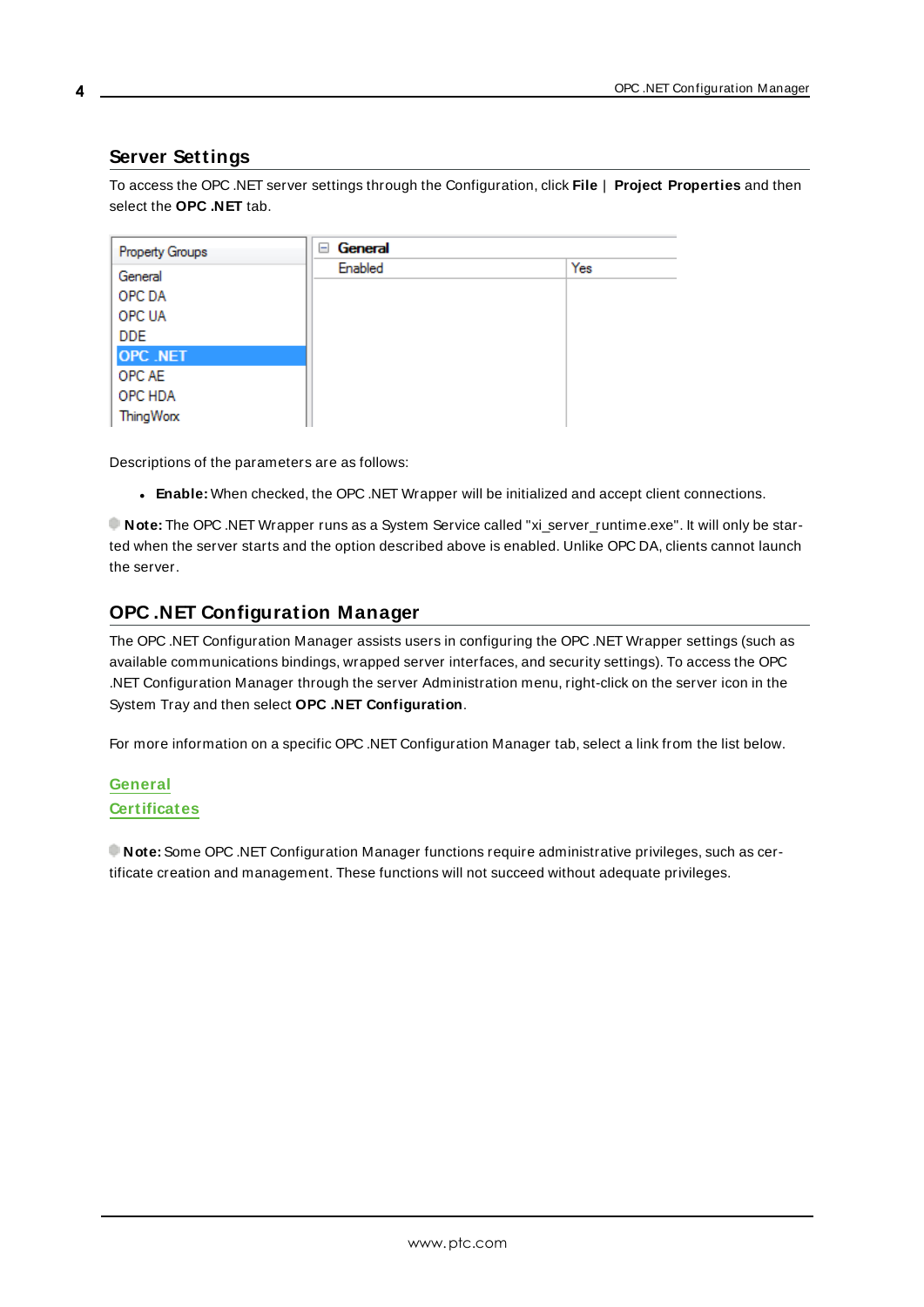#### <span id="page-4-0"></span>**General**

The General tab contains service and functionality controls.

**Note:** Users must restart the OPC .NET Wrapper in order for changes to take effect.

| OPC .NET Configuration Manager                                                                                                      | $ \Box$ $\times$                                                                       |
|-------------------------------------------------------------------------------------------------------------------------------------|----------------------------------------------------------------------------------------|
| General   Certificates                                                                                                              |                                                                                        |
| Service                                                                                                                             |                                                                                        |
| Stop<br>Restart<br>Start                                                                                                            | Name: Server_OPCNET<br>URL: http://User/OPCServices/serverDiscovery<br>Status: Running |
| Settings                                                                                                                            |                                                                                        |
| $\boxminus$ Basic HTTP                                                                                                              |                                                                                        |
| Enable                                                                                                                              | False                                                                                  |
| Security                                                                                                                            | Transport                                                                              |
| Authentication                                                                                                                      | <b>Basic</b>                                                                           |
| $\boxminus$ General                                                                                                                 |                                                                                        |
| Enable DA                                                                                                                           | True                                                                                   |
| Enable AE                                                                                                                           | True                                                                                   |
| $\boxminus$ HTTP                                                                                                                    |                                                                                        |
| <b>HTTP Port</b>                                                                                                                    |                                                                                        |
| <b>HTTPS Port</b>                                                                                                                   |                                                                                        |
| $\boxminus$ Named Pipe                                                                                                              |                                                                                        |
| <b>Enable DA</b><br>Enable the OPC DA interface and allow clients to browse server tags, and read/write tag data.<br>Reset Defaults |                                                                                        |
|                                                                                                                                     |                                                                                        |
| Note: The .NET service must be restarted for changes to take effect.                                                                |                                                                                        |
|                                                                                                                                     | 0K<br>Help<br>Cancel<br>Apply                                                          |

#### **Service**

Descriptions of the options are as follows:

- **Start:** This button starts the OPC .NET Wrapper service, thus allowing clients to connect.
- **.** Stop: This button stops the OPC .NET Wrapper service, thus disconnecting clients.
- **Restart:** This button stops and restarts the OPC .NET Wrapper service. Users must restart the service in order for changes to take effect.

**Note:** If the service fails to start, refer to **Error [Reporting](#page-12-0)** for more information.

### **Settings**

#### **Basic HTTP**

Basic HTTPis a text-based protocol used for local and remote client/server communication by WS-I Basic Profile 1.1 compliant clients. Although it is generally used by older clients, the Ws HTTPbinding is preferred. HTTPis slower than TCP, but is usually more interoperable. Descriptions of the options are as follows:

- **Enable:** When true, local or remote OPC .NET clients can connect using Basic HTTP.
- **.** Security: This parameter controls the security used for client connections. For description of the security levels, refer to the table below.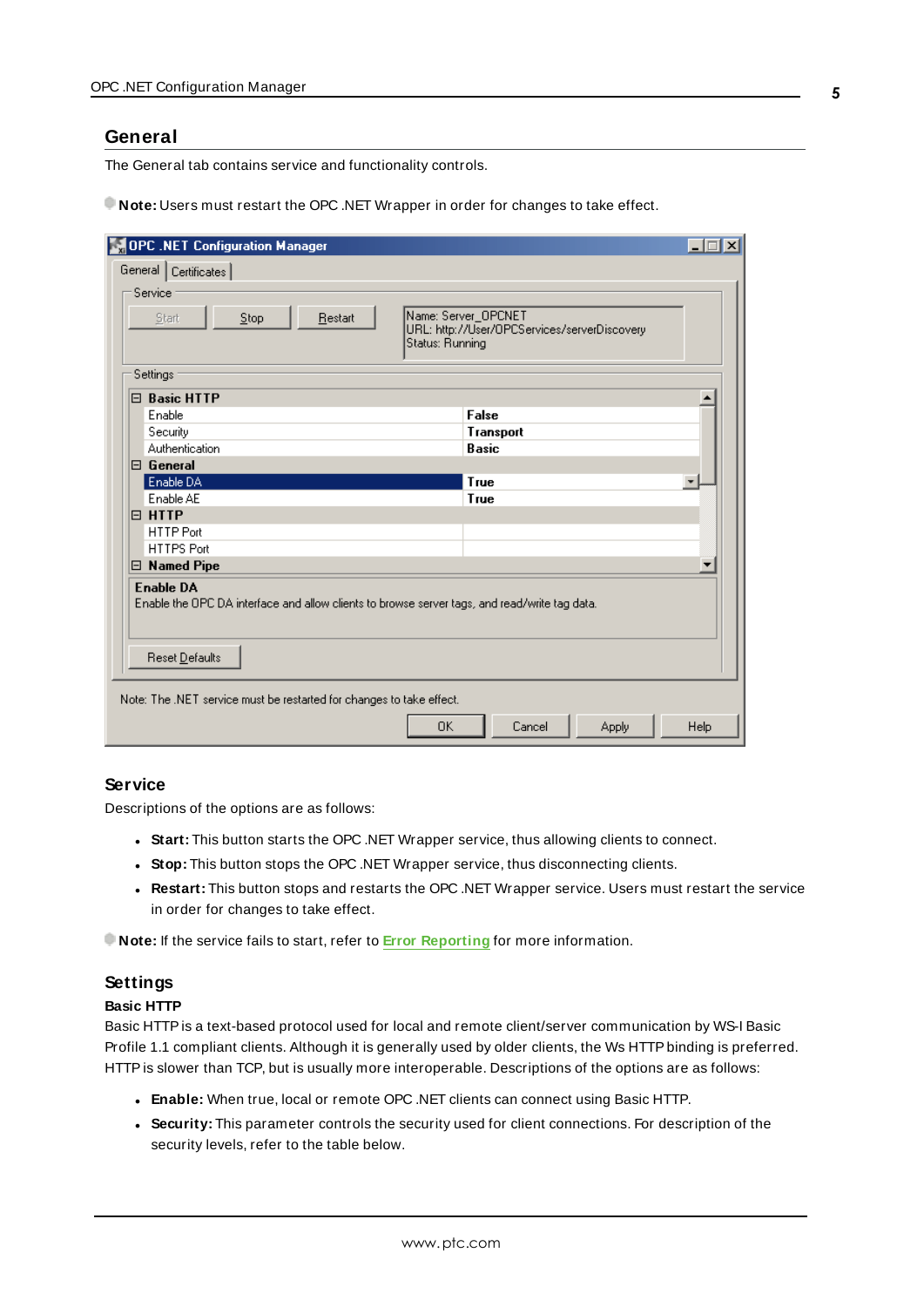| Level                         | <b>Description</b>                                                                                                                                                                                                                    |  |  |
|-------------------------------|---------------------------------------------------------------------------------------------------------------------------------------------------------------------------------------------------------------------------------------|--|--|
| None                          | No security will be used. Although this is the fastest option,<br>it should only be used in a secure environment.                                                                                                                     |  |  |
| Transport                     | Transport security will be used, and provide endpoint to endpoint security. This<br>security uses HTTPS, which requires the HTTPS port be configured in addition to a<br>server SSL certificate.                                      |  |  |
| Transport<br>and Mes-<br>sage | Transport and message security will be used. Although this is<br>the most secure option, it is also the slowest. This security<br>uses HTTPS, which requires the HTTPS port be configured<br>in addition to a server SSL certificate. |  |  |

**Authentication:** This parameter controls how clients authenticate with the server. For description of the modes, refer to the table below.

| <b>Mode</b> | <b>Description</b>                                                                                                                                                                |
|-------------|-----------------------------------------------------------------------------------------------------------------------------------------------------------------------------------|
| Basic       | Client authentication is performed using a user name and password that must map<br>to a valid Windows account name<br>and password on the server.*                                |
| Certificate | Requires both the client and server to have and swap<br>instance certificates. The server must trust the client<br>certificate, and the client must trust the server certificate. |

\* If Basic authentication is used and Security is set to None, the client credentials will be sent as plain text.

#### **See Also**: **Connectivity [Requirements](#page-13-0)**

#### **General**

The General settings control the OPC Classic interfaces that the OPC .NET Wrapper exposes to OPC .NET clients. Descriptions of the options are as follows:

- **Enable DA:** When true, this exposes the OPC Data Access (DA) interface to OPC .NET clients.
- **Enable AE:** When true, this exposes the OPC Alarms and Events (AE) interface to OPC .NET clients.

#### **HTTP Ports**

The HTTP Ports settings include secure HTTP (HTTPS), which is used for SSL communication. Descriptions of the options are as follows:

- **HTTP Port:** This port is used during server discovery, and is required for clients to browse the server. It is also used by the Basic HTTP and Ws HTTP bindings when the security modes are set to None. This port should not be used by any other application on the machine. If the machine running the server is using a firewall, the firewall must grant access to this port in order for clients to connect.
- <sup>l</sup> **HTTPS Port:** This port is used by the Basic and Ws HTTPbindings when the security modes are set to Transport or Transport And Message. It is used for SSL communication, and should not be used by any other application on the machine. If the machine running the server is using a firewall, the firewall must grant access to this port in order for clients to connect.

#### **Named Pipe**

The Named Pipe binding is optimized for local client/server communication. Descriptions of the options are as follows: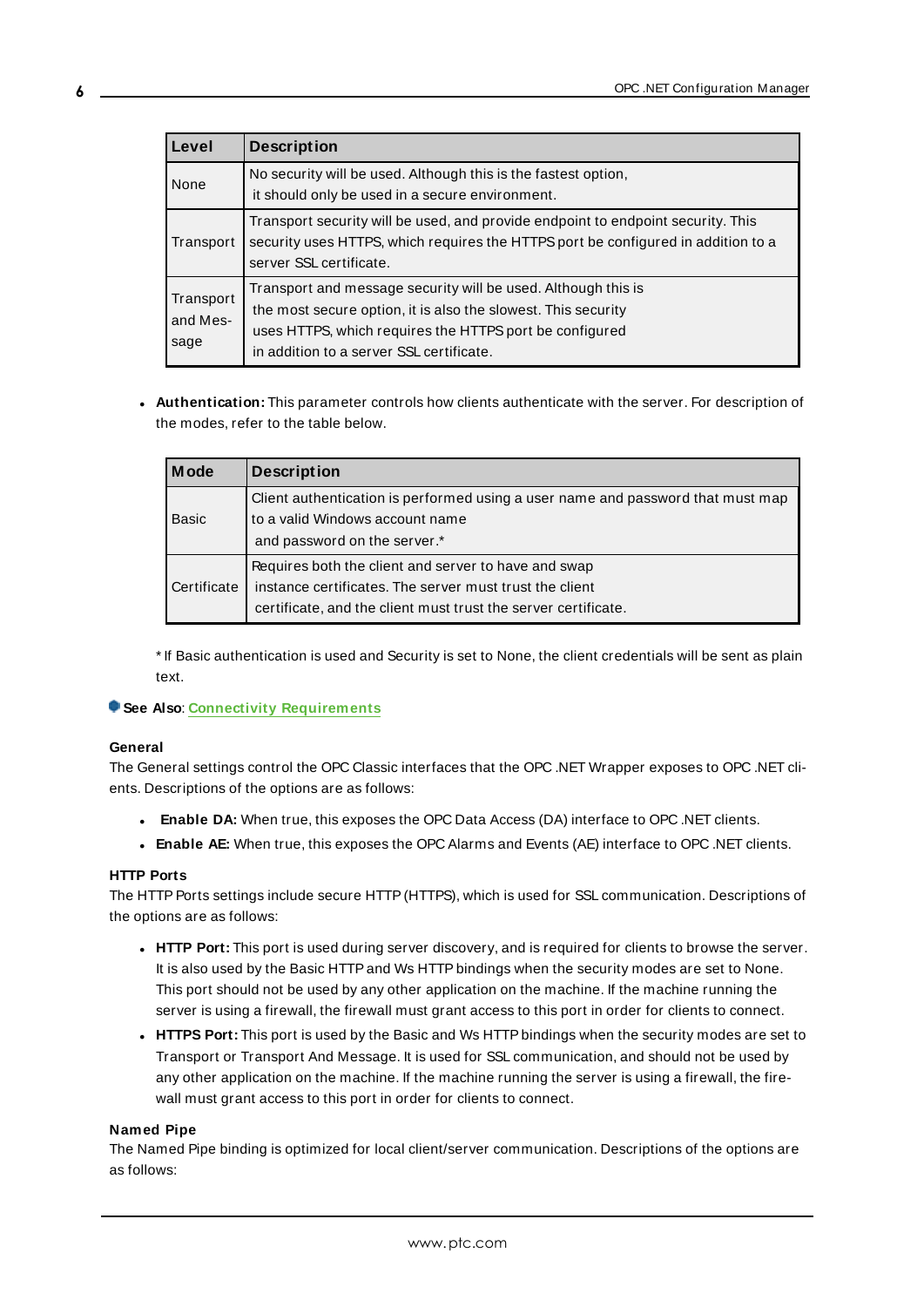- **Enable:** When true, local OPC .NET clients can connect using the Named Pipe binding.
- **.** Security: This parameter controls the security used by the binding. For description of the security levels, refer to the table below:

| Level     | <b>Description</b>                                                                                                |
|-----------|-------------------------------------------------------------------------------------------------------------------|
| None      | No security will be used. Although this is the fastest option,<br>it should only be used in a secure environment. |
| Transport | Transport security will be used, and provide endpoint<br>to endpoint security.                                    |

#### **TCP Binding**

TCP Binding is used for fast local or remote binary communications. This binding is faster than HTTP bindings, but is usually less interoperable. Descriptions of the options are as follows:

- **Enable:** When true, local or remote OPC .NET clients will be able to connect using TCP.
- **Port:** This parameter specifies the port used by the TCP binding. It should not be used by any other application on the machine. If the machine running the server is using a firewall, the firewall must grant access to this port in order for clients to connect.
- **.** Security: This parameter controls the security used for client connections. For description of the security levels, refer to the table below.

| Level                      | <b>Description</b>                                                                                                                                                                                                        |
|----------------------------|---------------------------------------------------------------------------------------------------------------------------------------------------------------------------------------------------------------------------|
| None                       | No security will be used. Although this is the fastest option,<br>it should only be used in a secure environment.                                                                                                         |
| Transport                  | Transport security will be used, and provide endpoint to endpoint secur-<br>ity.                                                                                                                                          |
| Transport and Mes-<br>sage | Transport and message security will be used. Although this<br>is the most secure option, it is also the slowest. This<br>security uses SSL over TCP, and requires the client to trust<br>the server instance certificate. |

**Authentication:** This parameter controls how clients authenticate with the server. For description of the modes, refer to the table below.

| M ode          | <b>Description</b>                                                                                                                                                                |
|----------------|-----------------------------------------------------------------------------------------------------------------------------------------------------------------------------------|
| Certificate    | Requires both the client and server to have and swap instance<br>certificates. The server must trust the client certificate, and the client must trust the<br>server certificate. |
| <b>Windows</b> | Client authentication is performed using Windows domain<br>credentials. This requires that the client and server be on<br>the same domain.                                        |

#### **See Also**: **Connectivity [Requirements](#page-13-0)**

#### **Ws HTTP**

Ws HTTPis a text-based binding used by local or remote clients for secure, reliable, non-duplex communication. It is generally used by newer clients, and is preferred over Basic HTTP. Although HTTP is slower than TCP, it is usually more interoperable. Descriptions of the options are as follows: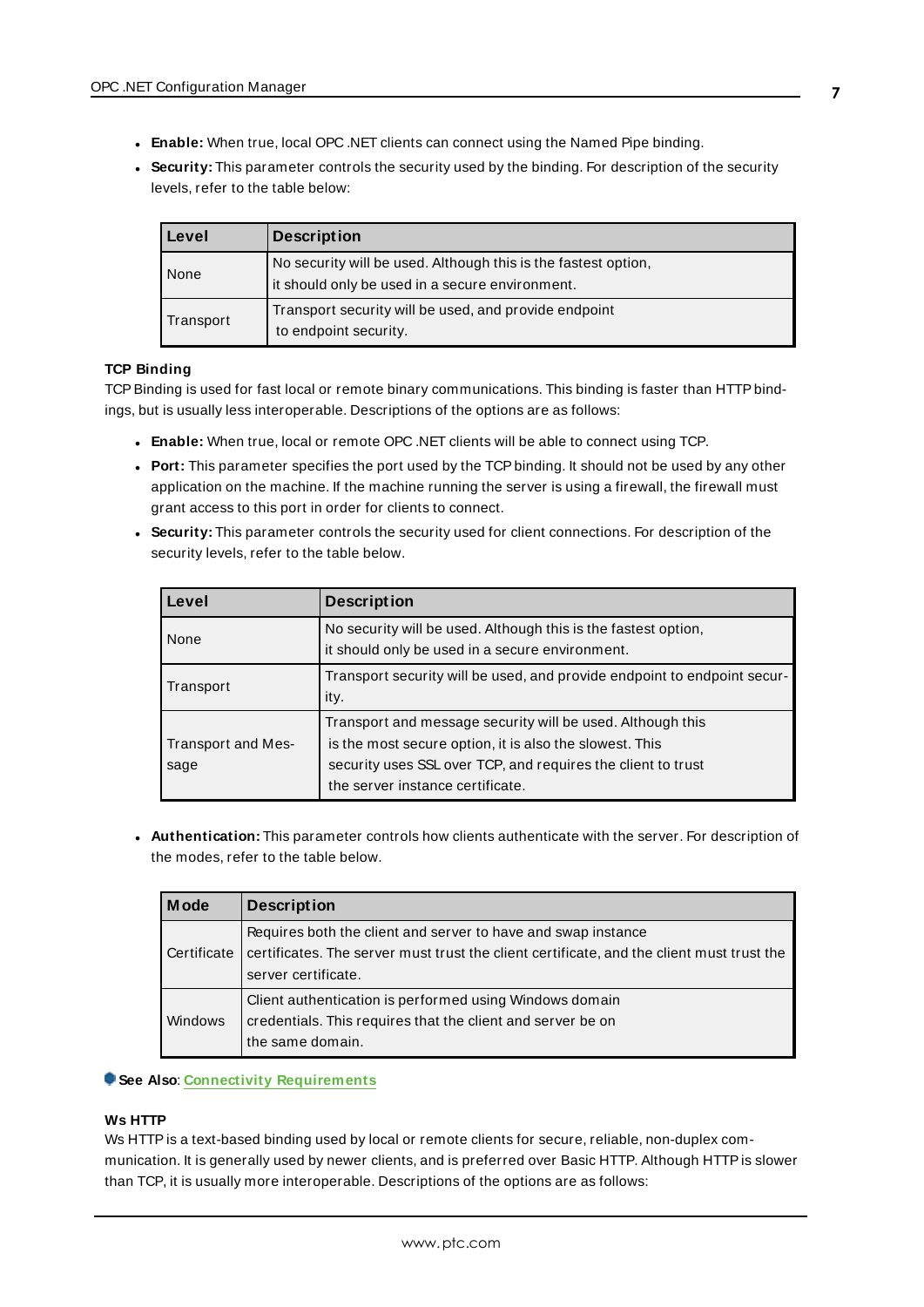- **Enable:** When enabled, local or remote OPC .NET clients can connect using Ws HTTP.
- **.** Security: This parameter controls the security used for client connection. For description of the security levels, refer to the table below.

| l Level                      | <b>Description</b>                                                                                                                                                                                                                         |
|------------------------------|--------------------------------------------------------------------------------------------------------------------------------------------------------------------------------------------------------------------------------------------|
| l None                       | No security will be used. Although this is the fastest option,<br>it should only be used in a secure environment.                                                                                                                          |
| Transport                    | Transport security will be used, and provide endpoint to<br>endpoint security. This security uses HTTPS, which requires<br>that the HTTPS port be configured in addition to a server<br>SSL certificate.                                   |
| <b>Transport and Message</b> | Transport and message security will be used. Although this is<br>the most secure option, it is also the slowest. This security<br>uses HTTPS, which requires that the HTTPS port be configured<br>in addition to a server SSL certificate. |

**.** Authentication: This parameter controls how clients authenticate with the server. For descriptions of the modes, refer to the table below.

| M ode       | <b>Description</b>                                                                                                                                                                                                            |
|-------------|-------------------------------------------------------------------------------------------------------------------------------------------------------------------------------------------------------------------------------|
| Basic       | Client authentication is performed using a user name and password that must map<br>to a valid Windows account name<br>and password on the server. Basic authentication is not available when the Security<br>setting is None. |
| Certificate | Requires both the client and server to have and swap instance<br>certificates. The server must trust the client certificate, and<br>the client must trust the server certificate.                                             |
| Windows     | Client authentication is performed using Windows domain<br>credentials. This requires that the client and server be on<br>the same domain.                                                                                    |

<sup>l</sup> **Restore Defaults:** This option restores all properties to their default settings. For this change to take effect, users must click **Apply** or **OK**.

#### <span id="page-7-0"></span>**See Also**: **Connectivity [Requirements](#page-13-0)**

### **Certificates**

The Certificates tab specifies the configuration for the server instance certificate, server SSL certificates, and trusted client certificates.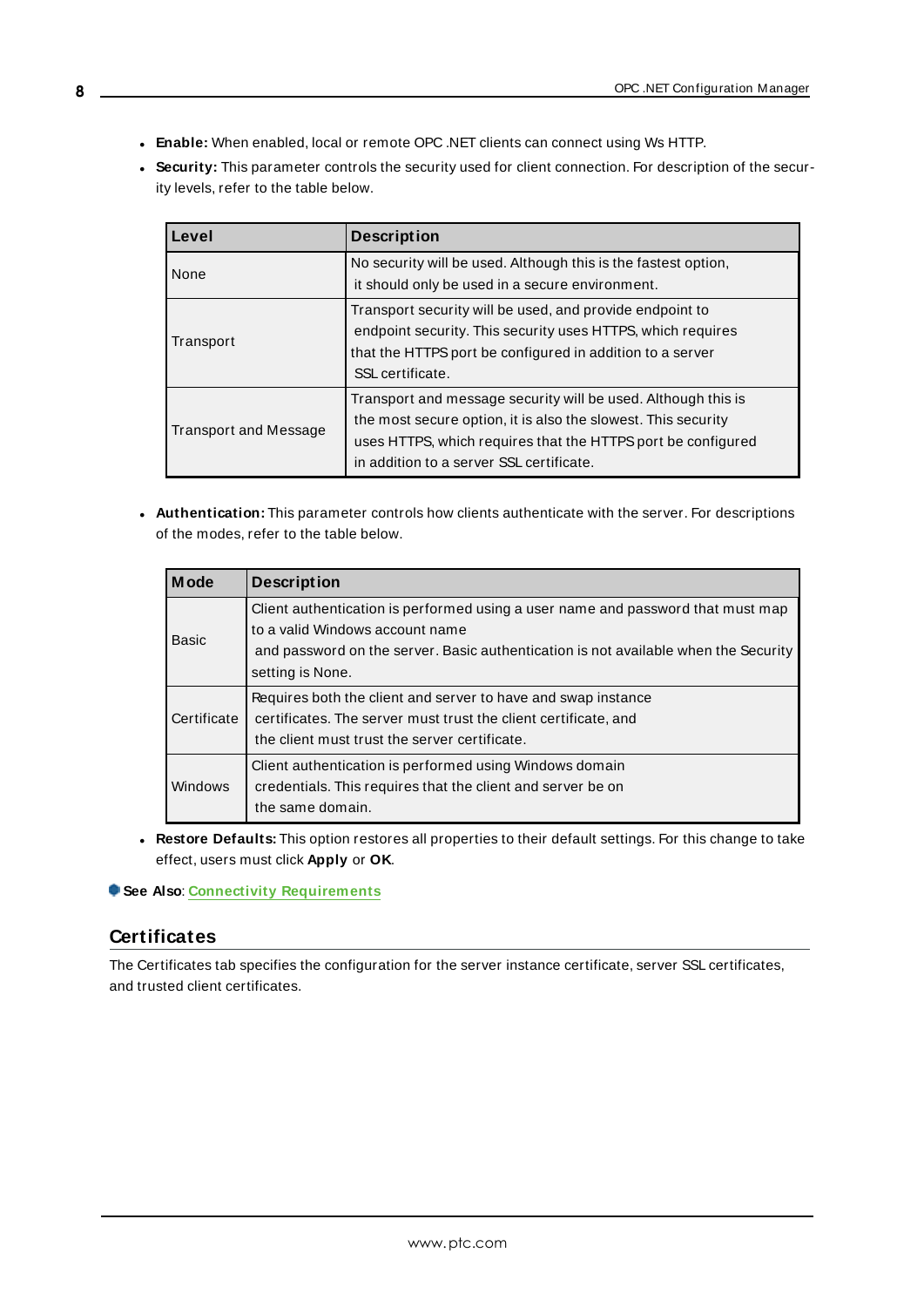| OPC .NET Configuration Manager                |                                                                      |                                                                                                                                             | $\Box$ dix |
|-----------------------------------------------|----------------------------------------------------------------------|---------------------------------------------------------------------------------------------------------------------------------------------|------------|
| General Certificates                          |                                                                      |                                                                                                                                             |            |
| Server Instance Certificate                   |                                                                      |                                                                                                                                             |            |
| View                                          | Export                                                               | <b>Issue To: OPC NET</b><br>Issued By: OPC NET                                                                                              |            |
| Reissue                                       | Import                                                               | Expires: 9/1/2020 8:14:48 AM<br>Thumbprint: 0BF0866EF7761E07E8BD9680FB                                                                      |            |
| <b>SSL</b> Certificate<br>View<br>Reissue     | Export<br>Import                                                     | <b>Issue To: localhost</b><br>Port: 65412<br>Issued By: localhost<br>Expires: 9/2/2020 10:42:21 AM<br>Thumbprint: B9EFCD0D68B799C8D80B8CA76 |            |
| <b>Trusted Clients</b><br>Client Certificates |                                                                      |                                                                                                                                             |            |
|                                               | Note: The .NET service must be restarted for changes to take effect. |                                                                                                                                             |            |
|                                               |                                                                      | <b>OK</b><br>Cancel<br>Apply                                                                                                                | Help       |

### **Service Instance Certificate**

The Server Instance Certificate uniquely identifies the server, and is used for certificate authentication and SSL over TCP. In both cases, the client must trust the server certificate in order to establish connectivity.

Descriptions of the options are as follows:

- **· View..:** When clicked, this will display the server instance certificate using the Windows Certificate Viewer. A subset of the information will be displayed on this page.
- **Export..:** When clicked, this will export the server instance certificate's public key, allowing clients to import the certificate and establish a trust relationship.
- Import..: When clicked, this will import a certificate to use as the server instance certificate. This allows use of certificates that have been signed by a Certificate Authority (CA). Imported certificates must be in .pfx file format, and may require a password for import.

**Note:** This operation requires that the OPC .NET Configuration Manager run under an administrative account.

<sup>l</sup> **Reissue:** When clicked, this will reissue the certificate using a self-signed certificate. Self-signed certificates cannot be verified by a CA, and are not usually used in production environments. Although they are ideal for testing, it is recommended that users import a CA signed certificate to use as the server instance certificate.

**Note:** This operation requires that the OPC .NET Configuration Manager run under an administrative account.

### **Server SSL Certificate**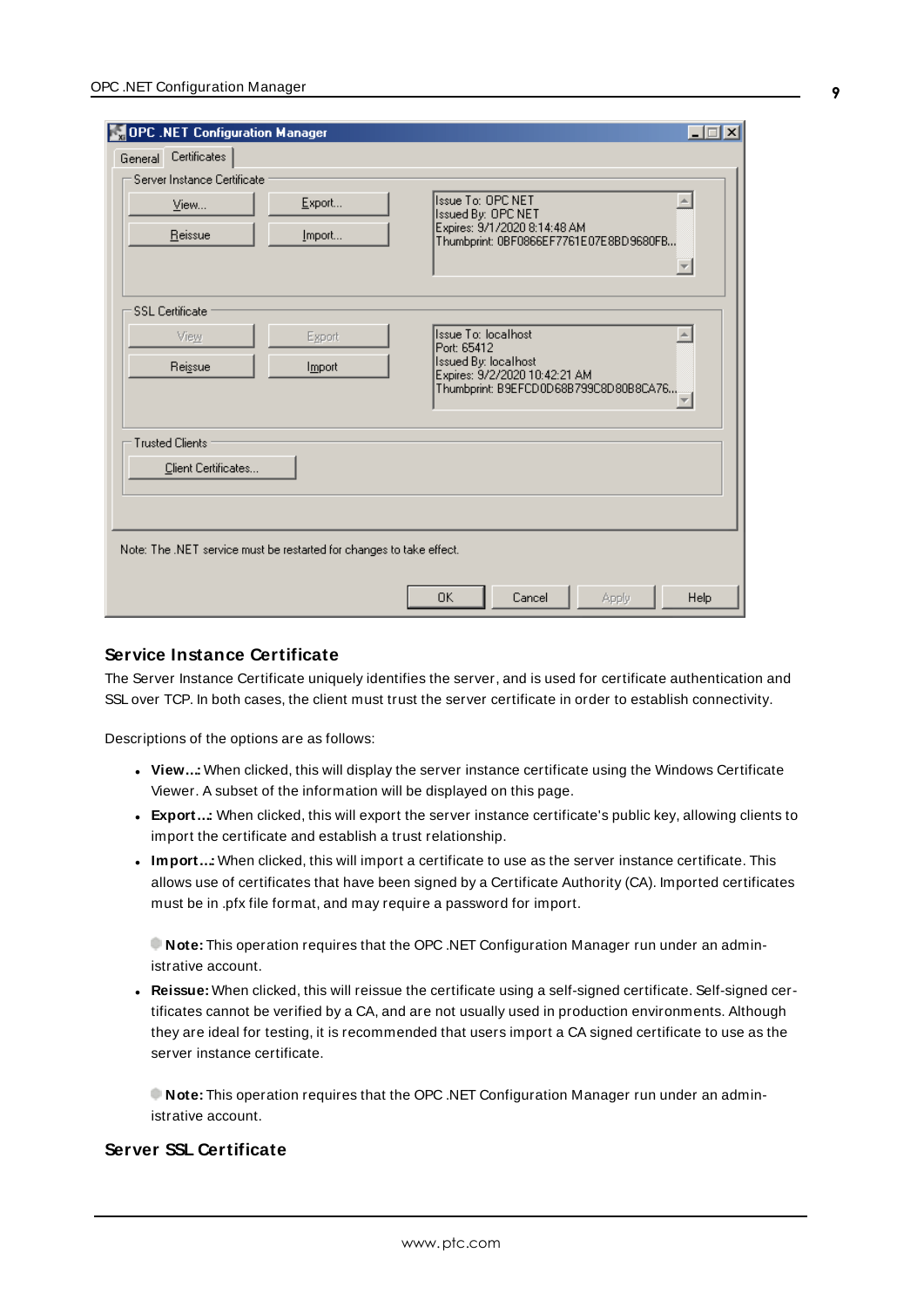An SSL certificate is required when the Basic or Ws HTTP bindings are configured to use Transport or Transport And Message security. The SSL certificate is only used for SSL, and should not be confused with the server instance certificate (which is used for authentication and secure TCP).

The SSL certificate's Common Name (CN) is required to match an address of the host machine. For example, if the server is hosted on a machine with an IPof 10.10.220.10 and wants clients to connect using SSL over this IP, it must issue a certificate with a Common Name equal to 10.10.220.10. Clients must trust the SSL certificate, and then connect to the server using the 10.10.220.10 address. It is required that the CN match the host address in order to verify that the certificate is coming from the machine to which the client is connecting.

Descriptions of the parameters are as follows:

- <sup>l</sup> **View:** When clicked, this will display the SSL certificate using the Windows Certificate Viewer. A subset of the information will be displayed on the page.
- **Export:** When clicked, this will export the SSL certificate's public key, allowing clients to import the certificate and establish a trust relationship.
- **Import:** When clicked, this will import a certificate for use as the SSL certificate. A certificate that has been signed by a Certificate Authority (CA) can be used as the SSL certificate. Imported certificates must be in .pfx file format, and may require a password.

**Note:** For this operation, the OPC .NET Configuration Manager must be run under an administrative account.

<sup>l</sup> **Reissue:** When clicked, this will reissue the certificate using a self-signed certificate. Self-signed certificates cannot be verified by a CA, and are not usually used in production environments. Although they are ideal for testing, it is recommended that users import a CA signed certificate to use as the server instance certificate.

In **Host Name**, either select the host name (such as "localhost" or the machine name) or enter one manually. The certificate's Common Name must be a valid host name or IPfor the server.

**Note:** For this operation, the OPC .NET Configuration Manager must be run under an administrative account.

**Important:** The Reissue and Import operations require both administrative privileges and access to either the Windows "netsh.exe" utility or the "httpcfg.exe" utility. External Microsoft utilities are used to map the SSL certificate to the specific IPand port on the host machine. Various Windows versions have "netsh.exe" or "httpcfg.exe" installed by default. Either can be downloaded from Microsoft's website. Users must perform a complete installation to get the utility and should reboot the machine after the install completes.

### **Trusted Clients**

When clicked, Client Certificates will launch the Trusted Clients dialog, which is used to define trusted certificates. Trust relationships are required for certificate authentication.

**10**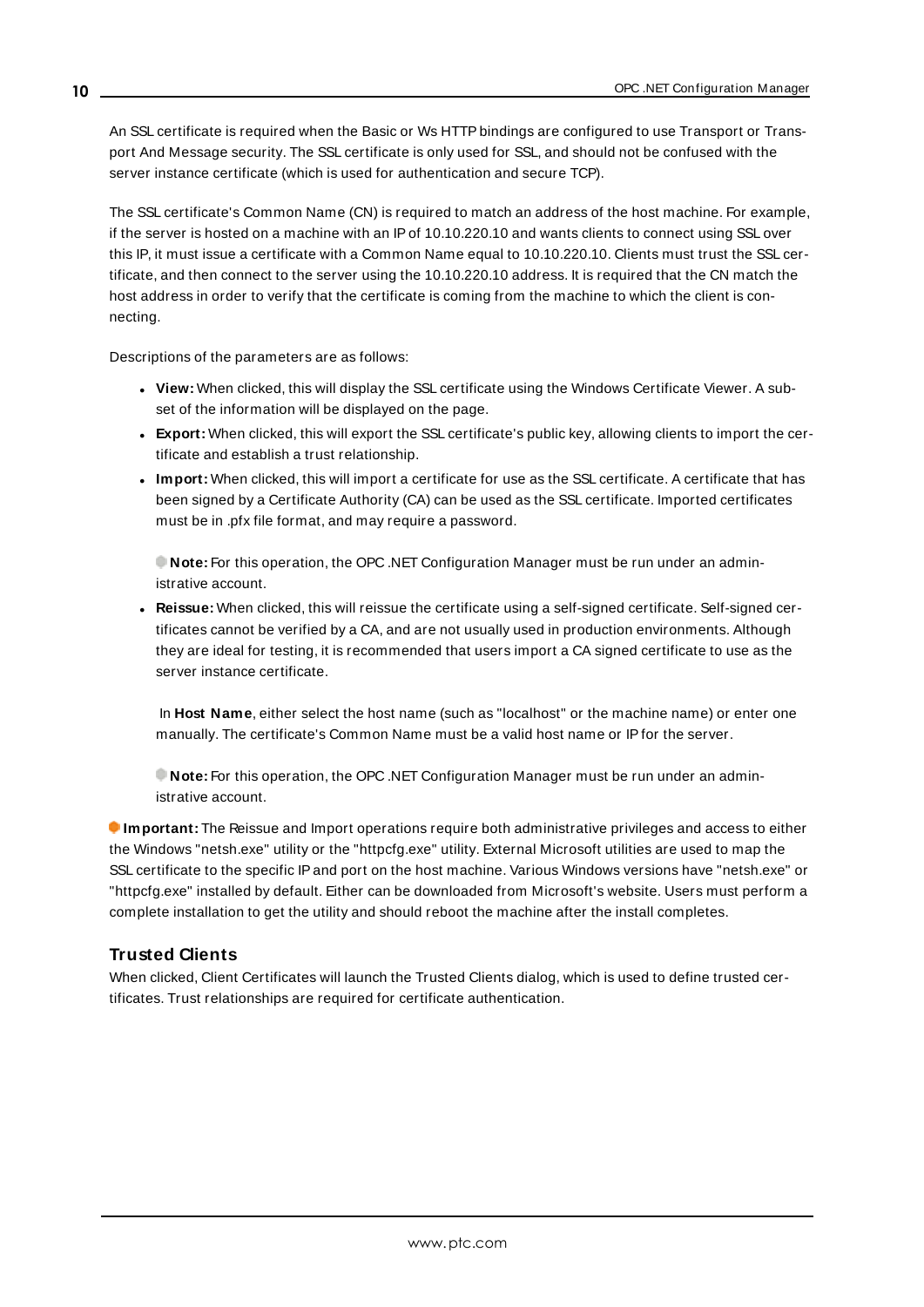| <b>Issuer Name</b> | Subject Name | Expiration |  |
|--------------------|--------------|------------|--|
|                    |              |            |  |
|                    |              |            |  |
|                    |              |            |  |
|                    |              |            |  |
|                    |              |            |  |
|                    |              |            |  |
|                    |              |            |  |
|                    |              |            |  |
|                    |              |            |  |
| Remove<br>Import   | View         |            |  |

Descriptions of the options are as follows:

- **Import:** When clicked, this button will import a trusted client. The client certificate is placed in the Windows certificate store under Local Machine, Trusted People. This operation requires administrative privileges. For more information, refer to **Managing [Certificates](#page-16-0) in Windows**.
- <sup>l</sup> **Remove:** When clicked, this button will remove a client certificate from the certificate store. This operation requires administrative privileges.
- **· View:** When clicked, this button will display a client certificate using the Windows Certificate Viewer.

### <span id="page-10-0"></span>**OPC .NET Wrapper**

The OPC .NET Wrapper wraps the server's OPC Data Access (DA) and OPC Alarms and Events (AE) interfaces. It runs as a manual service, which starts and stops with the primary server. As such, OPC .NET clients cannot launch the server like Classic OPC clients.



For more information on a specific part of the OPC .NET Wrapper, select a link from the list below.

**OPC .NET [Supported](#page-11-0) Interfaces OPC .NET Server [Discovery](#page-11-1) Error [Reporting](#page-12-0)**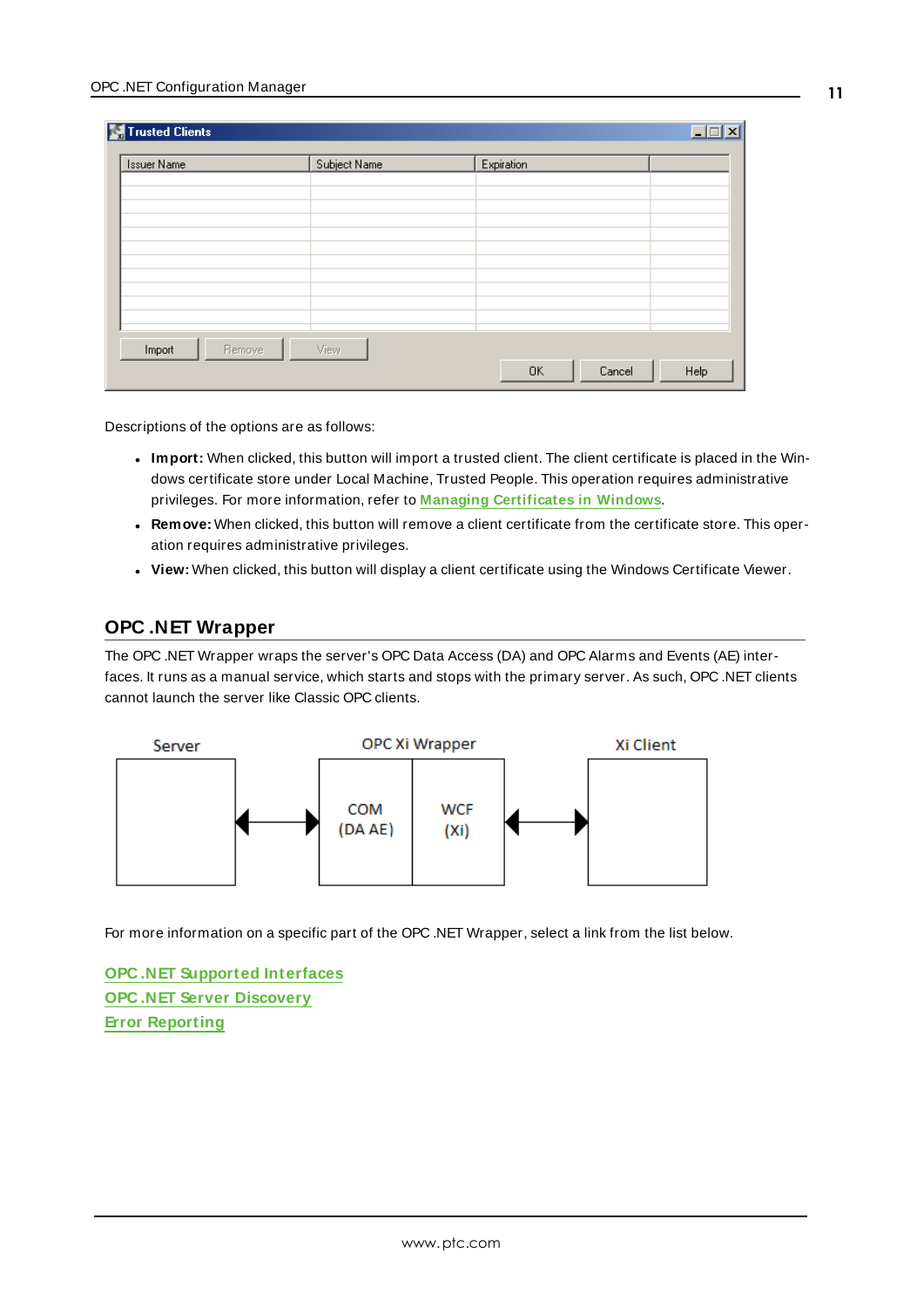### <span id="page-11-0"></span>**OPC .NET Supported Interfaces**

| Interface                  | <b>Description</b>                                                                                                                                                                                                                                                               |
|----------------------------|----------------------------------------------------------------------------------------------------------------------------------------------------------------------------------------------------------------------------------------------------------------------------------|
| <b>IResourceManagement</b> | OPC .NET clients' entrance point. This interface manages client connections,<br>the browsing of the server namespace, and clients' creation and management<br>of item lists used for reading and writing server data.                                                            |
| <b>IRead</b>               | This interface reads tag and alarm data from the server.                                                                                                                                                                                                                         |
| <b>IWrite</b>              | This interface writes tags and acknowledges alarms in the server.                                                                                                                                                                                                                |
| <b>ICallback</b>           | This interface supports an asynchronous callback that is used to notify clients of<br>server data changes and events. It is not supported by the Basic and Ws HTTP<br>bindings because it requires full duplex communication.                                                    |
| IRegisterForCallback       | This interface is used by clients to register for the ICallback interface.                                                                                                                                                                                                       |
| <b>IPoll</b>               | This interface allows clients to poll for data changes and events, rather than<br>receive them asynchronously. The interface is generally used by bindings that<br>don't support ICallback or clients that want more control over the reception of<br>data change notifications. |
| <b>IServerDiscovery</b>    | This interface allows clients to locate OPC .NET servers and their IRe-<br>sourceManagement endpoints.*                                                                                                                                                                          |

The OPC .NET Wrapper supports the following interfaces.

\* For more information on discovery, refer to **OPC .NET Server [Discovery](#page-11-1)**.

**Note:** Although the IRestRead interface is not officially supported, it can be manually configured. For more information, refer to **Advanced [Configuration](#page-14-0)**.

### **Supported Interfaces**

OPC .NET hosts endpoints, which consist of an interface and a binding. Because of binding limitations, not all bindings support all interfaces. The table below displays the interfaces that are supported by each binding.

| Interface               | <b>Named Pipe</b> | <b>TCP</b> | <b>Basic Http</b> | <b>Ws Http</b> |
|-------------------------|-------------------|------------|-------------------|----------------|
| IResourceManagement     |                   | X          | ⋏                 |                |
| <b>IRead</b>            |                   |            |                   |                |
| <b>IWrite</b>           |                   | X          | ⋏                 |                |
| <b>ICallback</b>        |                   | ∧          |                   |                |
| IRegisterForCallback    |                   |            |                   |                |
| <b>IPoll</b>            |                   | ∧          |                   |                |
| <b>IServerDiscovery</b> |                   |            | ᄉ                 |                |

### <span id="page-11-1"></span>**OPC .NET Server Discovery**

OPC .NET Server Discovery allows OPC .NET clients to automatically discover OPC .NET servers on the network. The method of discovery is specific to each client. In most cases, an OPC .NET Server Discovery application is run side-by-side with the OPC .NET client. The application can discover OPC .NET servers in one of three ways: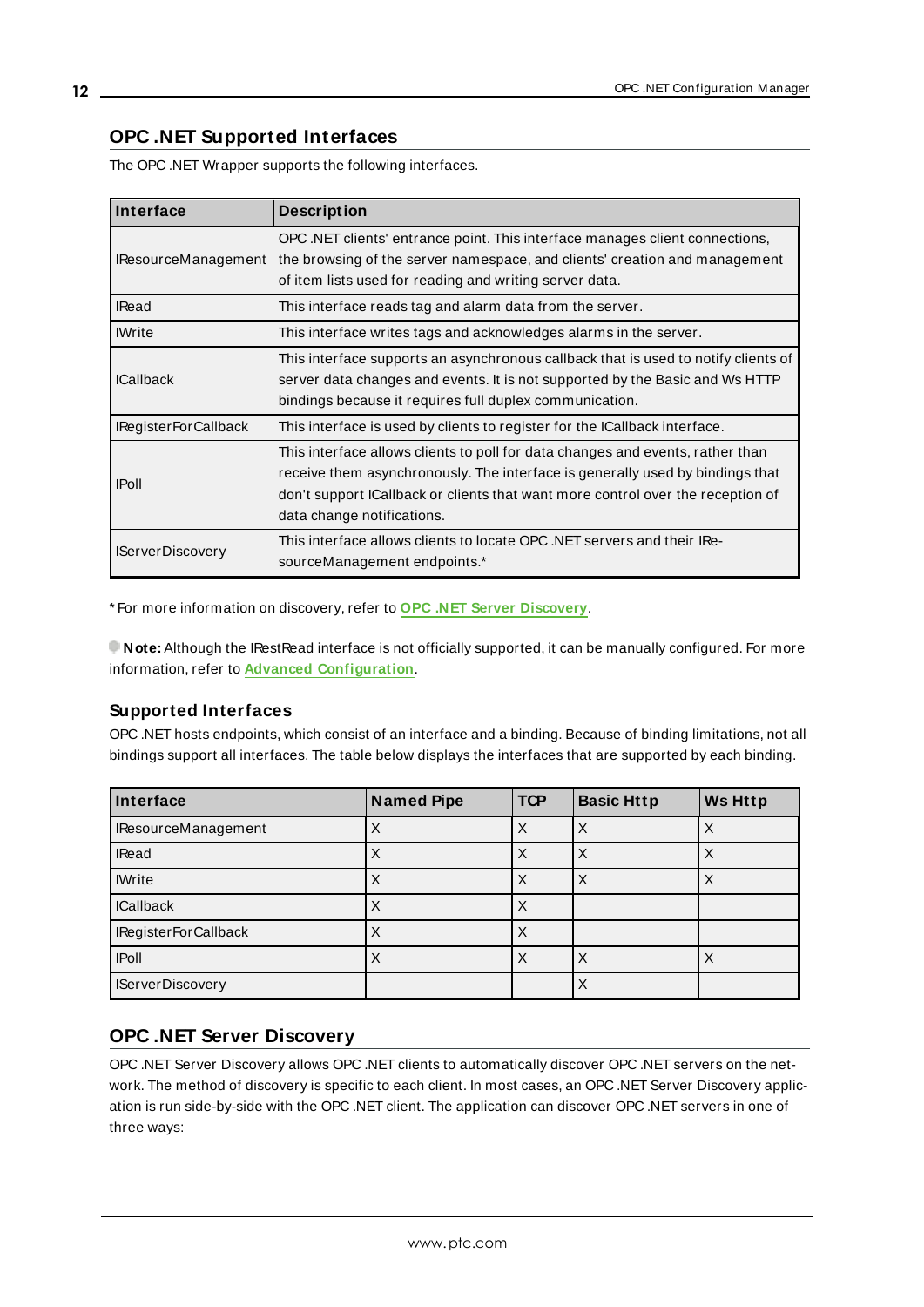- 1. By explicitly specifying a server's discovery URL. This does not require server configuration.
- 2. By allowing users to manually enter discovery URLs. This does not require server configuration.
- 3. Through use of Microsoft's Peer Name Resolution Protocol (PNRP). This requires that PNRPbe enabled on the server machine.

<span id="page-12-0"></span>**See Also**: **[Microsoft](https://docs.microsoft.com/en-us/dotnet/framework/network-programming/peer-name-resolution-protocol) article on PNRP**, **Installing Peer [Networking](https://docs.microsoft.com/en-us/windows/win32/p2psdk/installing-the-peer-infrastructure)**

### **Error Reporting**

The OPC .NET Wrapper service reports errors using the Windows Event Log. If the OPC .NET Wrapper fails to start, launch the Windows Event Log by doing the following:

- 1. First, open the **Start** menu.
- 2. Right-click on **My Computer** and then select **Manage**. This will invoke the **Computer Management** console.
- 3. Next, click **System Tools** | **Event Viewer** | **Windows Logs** | **Application**. The Event Log messages will be displayed in the top middle pane.

**Note:** The source of OPC .NET Wrapper error events is the OPC .NET Wrapper service name.

4. Click on an event to display the details.

| <b>A</b> Computer Management                             |                             |                                                                                                                           |                          | $\mathbf{x}$<br>▣<br>$\Box$ |
|----------------------------------------------------------|-----------------------------|---------------------------------------------------------------------------------------------------------------------------|--------------------------|-----------------------------|
| File<br>Action<br>View<br>Help                           |                             |                                                                                                                           |                          |                             |
| 司                                                        |                             |                                                                                                                           |                          |                             |
| Computer Management (Local<br><b>System Tools</b><br>YZ. | Level                       | Date and Time                                                                                                             | Source                   | Event II <sup>4</sup>       |
| <b>Task Scheduler</b>                                    | $!$ HError                  | 9/1/2010 8:30:35 AM                                                                                                       | Server OPCNET            |                             |
| <b>Event Viewer</b>                                      | $\Box$ Error                | 9/1/2010 8:30:16 AM                                                                                                       | Server                   | 409.                        |
| Custom Views                                             | (i) Information             | 9/1/2010 8:29:51 AM                                                                                                       | <b>HHCTRL</b>            | 190t                        |
| <b>N</b> Windows Logs                                    | (i) Information             | 9/1/2010 8:20:32 AM                                                                                                       | Windows Error Report     | 1001                        |
| Application                                              | (i) Information             | 9/1/2010 8:20:30 AM                                                                                                       | Windows Error Report     | 1001                        |
| Security                                                 | (i) Information             | 9/1/2010 8:20:28 AM                                                                                                       | Windows Error Report     | 1001                        |
| Setup                                                    | <b>D</b> Error              | 9/1/2010 8:20:27 AM                                                                                                       | <b>Application Error</b> | 1000                        |
| System                                                   |                             | ш                                                                                                                         |                          |                             |
| Forwarded Event                                          | Event 0, Server_OPCNET      |                                                                                                                           |                          | ×                           |
| Applications and Se                                      |                             |                                                                                                                           |                          |                             |
| Subscriptions                                            | General  <br><b>Details</b> |                                                                                                                           |                          |                             |
| Shared Folders<br>Local Users and Groups                 |                             |                                                                                                                           |                          |                             |
| (N) Performance<br>ь                                     |                             | Error starting the server: Cannot find the X.509 certificate using the following se                                       |                          |                             |
| Device Manager                                           |                             | StoreName 'My', StoreLocation 'LocalMachine', FindType 'FindByThumbprint',<br>'419B95EBE27A5B37379A898AD7FAF1791E391A69', |                          |                             |
| Storage                                                  |                             |                                                                                                                           |                          |                             |
| Disk Management                                          | Log Name:                   | Application                                                                                                               |                          |                             |
| Services and Applications                                | Source:                     | Server_OPCNET                                                                                                             | Logged:                  | 9/1/2010 8:30               |
|                                                          | Event ID:                   | 0                                                                                                                         | Task Category:           | None                        |
|                                                          | Level:                      | Error                                                                                                                     | Keywords:                | Classic                     |
|                                                          | User:                       | N/A                                                                                                                       | Computer:                | User-WIN7                   |
|                                                          | OpCode:                     |                                                                                                                           |                          |                             |
|                                                          | More Information:           | <b>Event Log Online Help</b>                                                                                              |                          |                             |
|                                                          |                             |                                                                                                                           |                          |                             |
| m.<br>b.                                                 |                             | ш                                                                                                                         |                          |                             |
|                                                          |                             |                                                                                                                           |                          |                             |
|                                                          |                             |                                                                                                                           |                          |                             |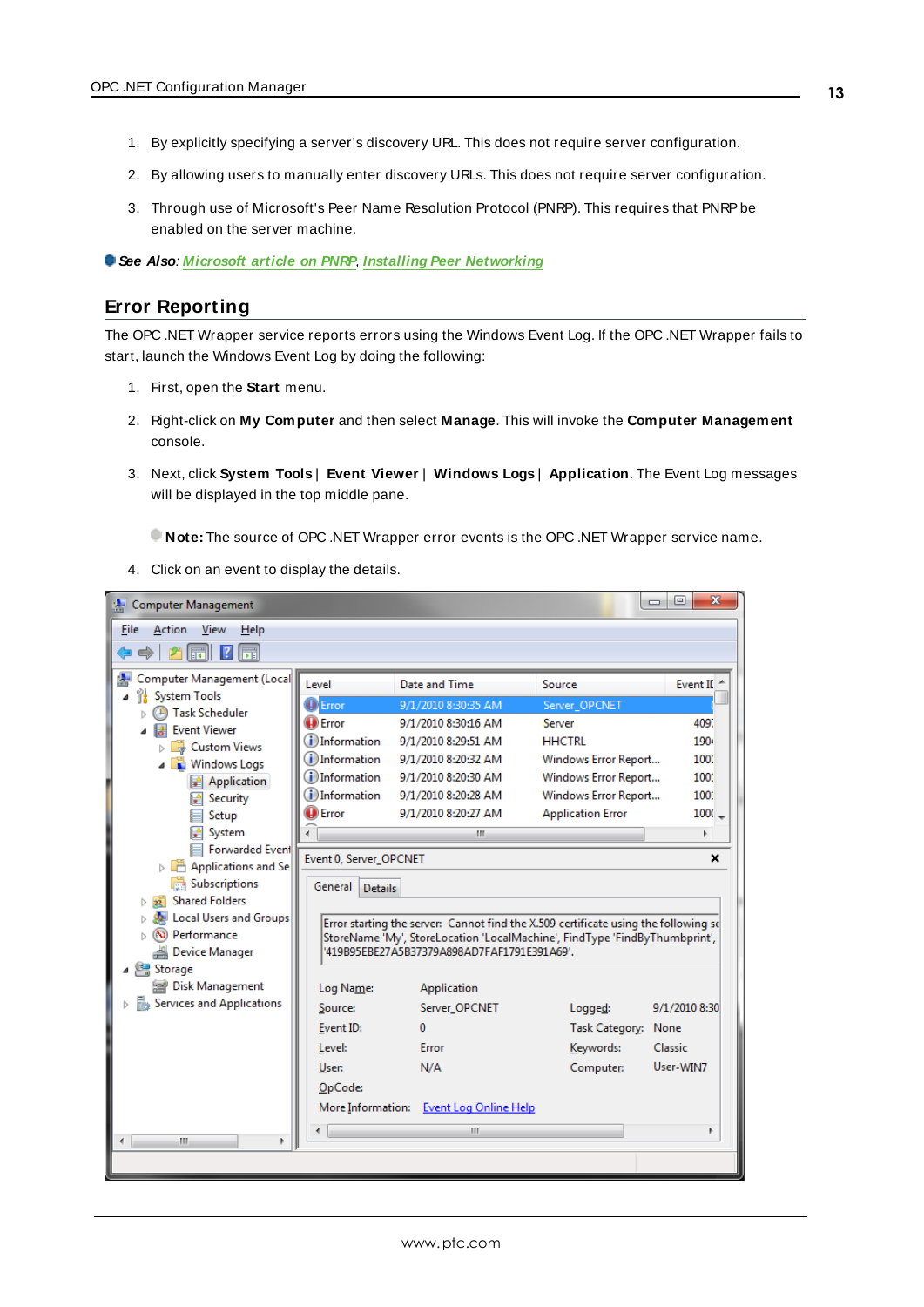### <span id="page-13-0"></span>**Connectivity Requirements**

### **Security Modes**

The server's connectivity requirements for the different binding security modes and authentication types are discussed in detail below. Use the provided information as a guide for setting up secure OPC .NET connections.

**Note:** Clients are responsible for their own configuration.

| <b>Binding</b>                                        | Security                                                                                                       | <b>Description</b>                                                                                                                                                                                                                                                        |
|-------------------------------------------------------|----------------------------------------------------------------------------------------------------------------|---------------------------------------------------------------------------------------------------------------------------------------------------------------------------------------------------------------------------------------------------------------------------|
| Named<br>Pipe                                         | None<br>Transport                                                                                              | Transport security is used by the IResourceManagement endpoint. The protection<br>level is EncryptAndSign. All other endpoints have no security. No setup is required.<br>Transport security is used by all interfaces. The protection level is EncryptAndSign.           |
|                                                       | and Mes-<br>sage                                                                                               | No setup is required.                                                                                                                                                                                                                                                     |
|                                                       | None                                                                                                           | Transport security is used by the IResourceManagement endpoint. The protection<br>level is EncryptAndSign. All other endpoints have no security. No setup is required.                                                                                                    |
| Trans-<br><b>TCP</b><br>port<br>Transport<br>and Mes- | Transport security is used for all endpoints. The protection level is<br>EncryptAndSign. No setup is required. |                                                                                                                                                                                                                                                                           |
|                                                       | sage                                                                                                           | Transport and message security for all endpoints (Trans-<br>portWithMessageCredential). The protection level is EncryptAndSign. This con-<br>figuration requires the server to have a valid server instance certificate, which<br>must be trusted by the OPC .NET client. |
| None                                                  |                                                                                                                | The IResourceManagement endpoint uses TransportCredentialOnly security. No<br>setup is required.*                                                                                                                                                                         |
| <b>Basic</b><br>Http<br>sage                          | Transport                                                                                                      | Transport security for all endpoints. This configuration requires SSL.* *                                                                                                                                                                                                 |
|                                                       | Transport<br>and Mes-                                                                                          | Transport and message security for all endpoints (Trans-<br>portWithMessageCredential). This configuration requires SSL.**                                                                                                                                                |
|                                                       | None                                                                                                           | The IResourceManagement endpoint uses Message security. All other endpoints<br>have no security. No setup is required.                                                                                                                                                    |
| Ws Http                                               | Transport                                                                                                      | Transport security for all endpoints. This configuration requires SSL.**                                                                                                                                                                                                  |
|                                                       | Transport<br>and Mes-<br>sage                                                                                  | Transport and message security for all endpoints (Trans-<br>portWithMessageCredential). This configuration requires SSL.* *                                                                                                                                               |

\* If authentication is set to Basic, the client credentials will be sent in plain text.

\* \* For more information, refer to "SSL Requirements" below.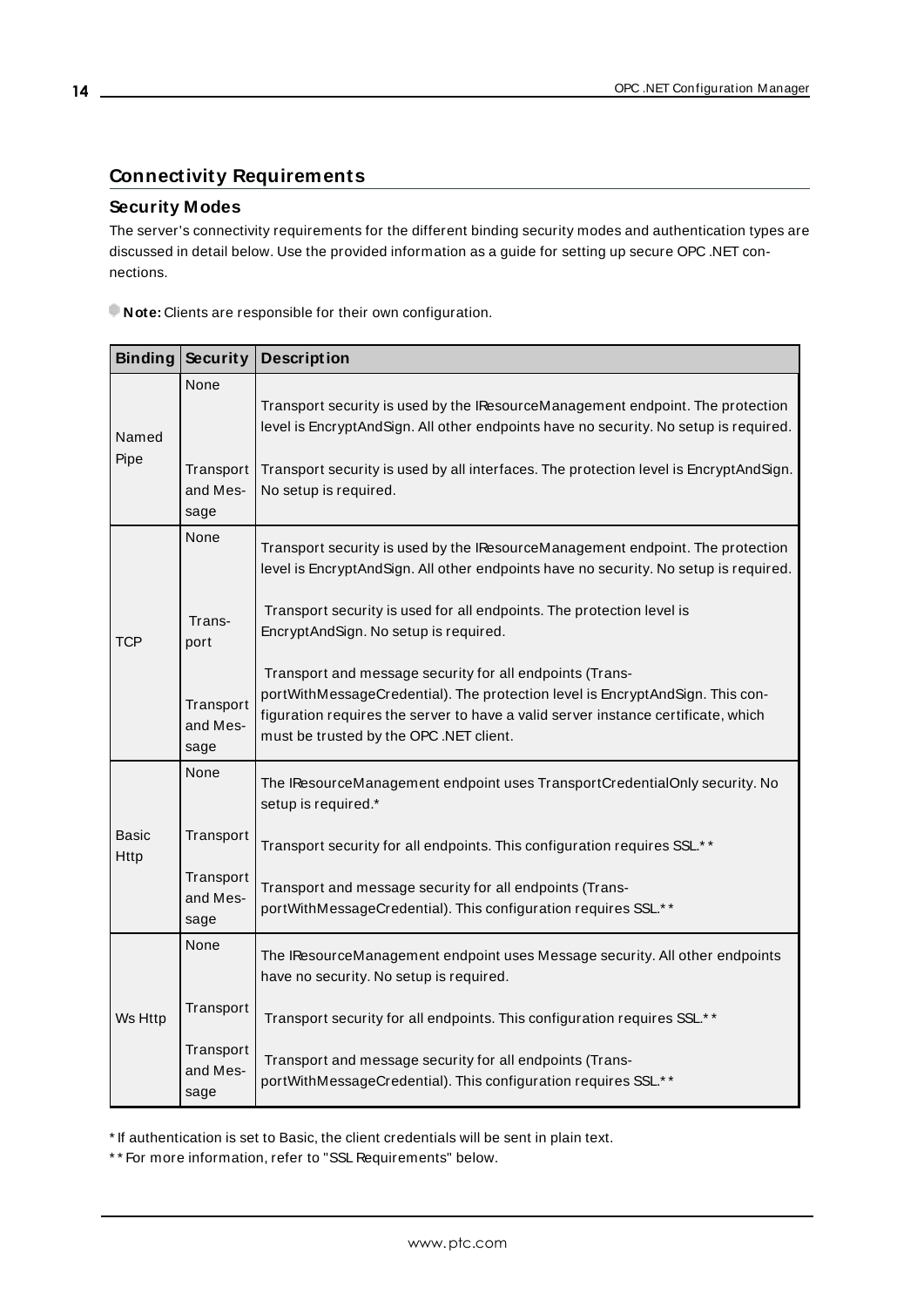### **SSL Requirements**

SSL requires that the server has a valid SSL certificate whose Subject Common Name (CN) matches the IPof the client that is connecting. This is important: if the certificate's CN is 10.10.200.10 but the client connects to localhost, the connection will fail. The client must connect to 10.10.200.10. It must also trust the certificate.

### **Authentication Types**

The table below details each authentication type's connectivity requirements, and also discusses the server configuration.

| Authentication | <b>Description</b>                                                                                                                                                                                                                                                                                                                                                                                                                                                                                       |
|----------------|----------------------------------------------------------------------------------------------------------------------------------------------------------------------------------------------------------------------------------------------------------------------------------------------------------------------------------------------------------------------------------------------------------------------------------------------------------------------------------------------------------|
| Certificate    | Certificate authentication requires that both the client and server have valid instance<br>certificates, and that they trust each other's certificates. Users must first import the<br>client certificate using the OPC .NET Configuration Manager's Trusted Clients dialog.<br>Then, the server will trust the client certificate. Next, users must export the server's<br>instance certificate, and configure the client to trust it. For more information, refer to<br>"Certificate Exception" below. |
| Windows        | Windows authentication requires that both the client and server be on the same<br>domain. The server must have access the domain server in order to validate the cli-<br>ent's credentials.*                                                                                                                                                                                                                                                                                                             |
| <b>Basic</b>   | Basic authentication requires that the client provide a user name and password. The<br>credentials must be linked to a Windows account on the server. For example, if a cli-<br>ent provides "John Doe" and "123," there must be a "John Doe Windows" account on<br>the server with the password "123."                                                                                                                                                                                                  |

**Note:** Clients are responsible for their own configuration.

\* For most OPC .NET clients, the client credentials are the logged-in user's Windows credentials.

### **Certificate Exception**

The version of Windows installed on the server dictates if the client instance certificate is self-signed. If the server is using the Basic or Ws HTTPbinding with Transport security, importing the client certificate via the OPC .NET Configuration Manager may not work. The OPC .NET Configuration Manager places the certificate in the Local Machine's Trusted People store. In this case, the certificate must be traceable to a trusted root. Because the certificate is self-signed, it must be placed in the Local Machine's Trusted Root Certificate Authorities store. For more information, refer to **Managing [Certificates](#page-16-0) in Windows**.

### <span id="page-14-0"></span>**Advanced Configuration**

### **WCF Configuration**

OPC .NET is configured via an "xi\_server\_runtime.exe.config" file, which is located in the product's shared application directory beneath "Xi". The OPC .NET Configuration Manager saves simple WCF configuration information to this file, which is then loaded by the OPC .NET Wrapper. The wrapper uses the configuration to host endpoints.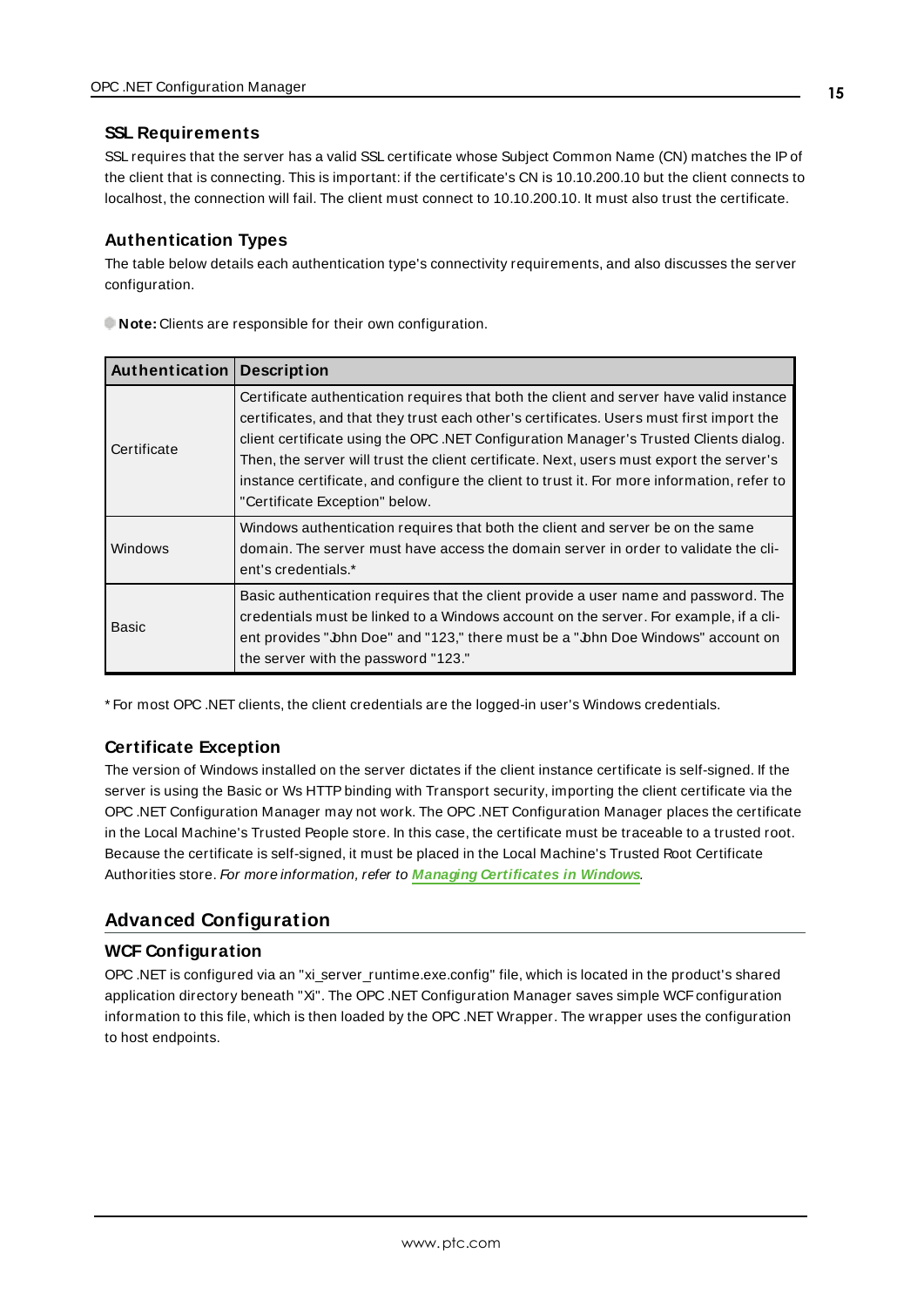

When enabled, the binding will expose a single endpoint on each supported interface. The supported interfaces are displayed in the table below. Each 'X' represents an endpoint.

**Note:** Only the configurations listed below are supported, and some clients may require additional configuration. To account for this, administrators can edit the "xi\_server\_runtime.exe.config" file directly. This documentation does not discuss WCF configuration, as it is assumed that advanced users have a working knowledge of WCF.

| Interface               | <b>NetNamedPipe</b> | <b>Net TCP</b> | <b>Basic Http</b> | <b>Ws Http</b> |
|-------------------------|---------------------|----------------|-------------------|----------------|
| IResourceManagement     |                     | Χ              | X                 | Χ              |
| <b>IRead</b>            | х                   | Х              | х                 | Х              |
| <b>IWrite</b>           | х                   | Χ              | Х                 | Х              |
| <b>ICallback</b>        |                     | Χ              |                   |                |
| IRegisterForCallback    | х                   | Χ              |                   |                |
| <b>IPoll</b>            | Χ                   | Χ              |                   |                |
| <b>IServerDiscovery</b> |                     |                | Х                 |                |

### **Custom Configuration**

The "xi\_server\_runtime.exe.config" file contains a custom "<appSettings>" section. The only settings in this section that are required by the OPC .NET Wrapper service are "enableda" and "enableae". These settings are used to enable the wrapping of the server's OPC DA and AEinterfaces. If it is not present, the interfaces will not be wrapped.

```
<appSettings>
  <add key="enableda" value="True" />
  <add key="enableae" value="True" />
</appSettings>
```
**Note:** Users can edit the content in the <system.serviceModel> section in order to add custom endpoints or bindings.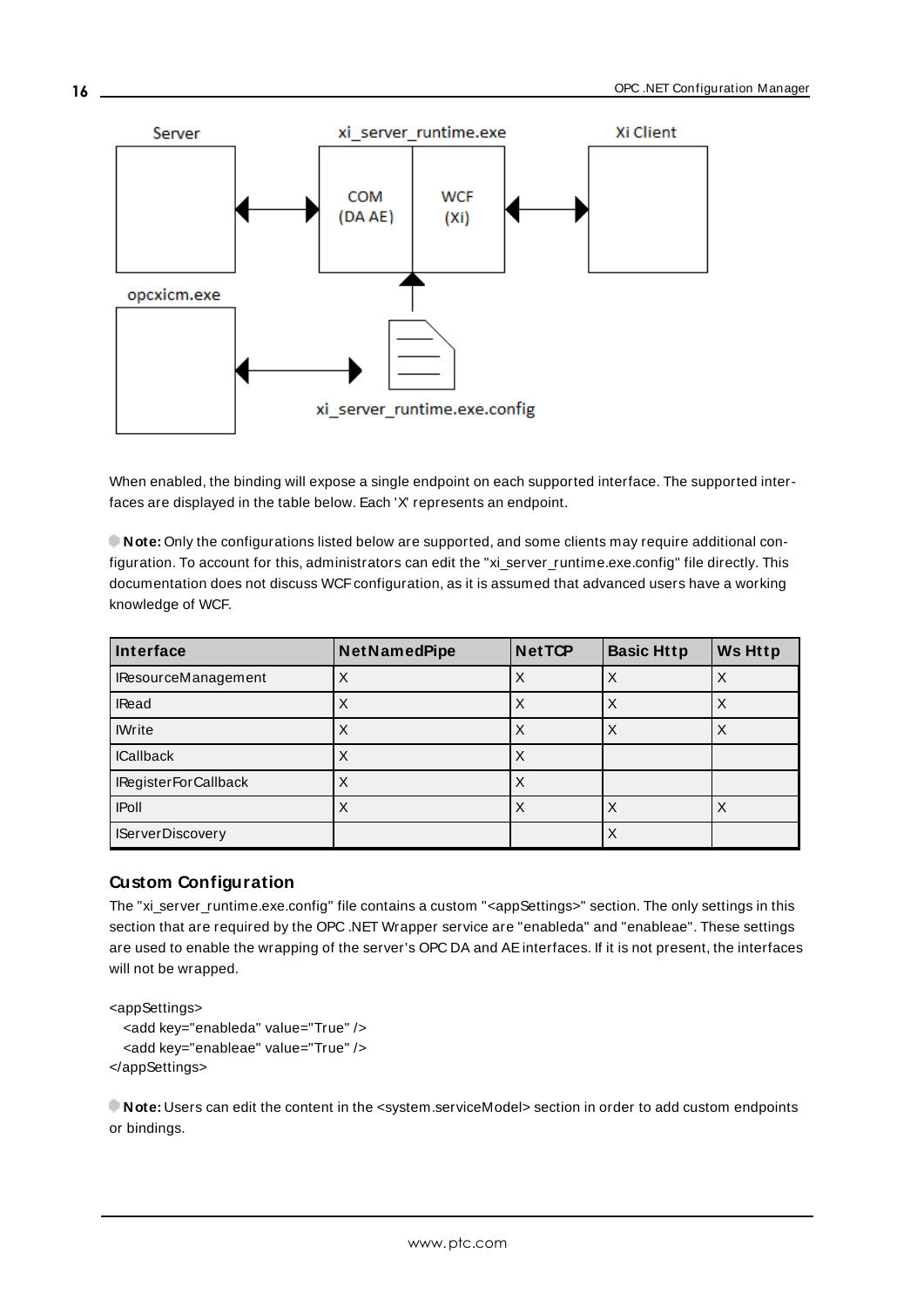**Caution:** Using the OPC .NET Configuration Manager after editing the configuration file will delete the custom configuration.

### <span id="page-16-0"></span>**Managing Certificates in Windows**

There have been cases where client applications do not provide certificate configuration support. As such, users will benefit by understanding Windows certificate management even though the OPC .NET Configuration Manager should be sufficient for managing certificates on the server. For more information, refer to the instructions below.

1. Click **Start** | **Run**. Then, specify "mmc.exe" to access Microsoft's certificate management tool.

| Console1 - [Console Root]                                                              |      |                                          | x<br>$\Box$<br>U    |  |  |
|----------------------------------------------------------------------------------------|------|------------------------------------------|---------------------|--|--|
| Action View Favorites Window<br>File<br>Help<br>$   \approx$                           |      |                                          |                     |  |  |
| $\Leftrightarrow$ $\boxed{\blacksquare}$ $\boxed{\blacksquare}$ $\boxed{\blacksquare}$ |      |                                          |                     |  |  |
| <b>Console Root</b>                                                                    | Name |                                          | <b>Actions</b>      |  |  |
|                                                                                        |      | There are no items to show in this view. | <b>Console Root</b> |  |  |
|                                                                                        |      |                                          | <b>More Actions</b> |  |  |
|                                                                                        |      |                                          |                     |  |  |
|                                                                                        |      |                                          |                     |  |  |
|                                                                                        |      |                                          |                     |  |  |

- 2. Next, click **File** | **Add/Remove Snap-in…**.
- 3. Beneath **Available Snap-ins**, select **Certificates**.

|                                        |               |  |         | <b>Console Root</b> | Edit Extensions |
|----------------------------------------|---------------|--|---------|---------------------|-----------------|
| Snap-in                                | Vendor        |  |         |                     |                 |
| <b>ActiveX Control</b><br>нŵ           | Microsoft Cor |  |         |                     | Remove          |
| d. Authorization Manager Microsoft Cor |               |  |         |                     |                 |
| Certificates                           | Microsoft Cor |  |         |                     |                 |
| Component Services                     | Microsoft Cor |  |         |                     | Move Up         |
| Computer Managem Microsoft Cor         |               |  |         |                     | Move Down       |
| Device Manager                         | Microsoft Cor |  | $Add$ > |                     |                 |
| Disk Management                        | Microsoft and |  |         |                     |                 |
| <b>B</b> Event Viewer                  | Microsoft Cor |  |         |                     |                 |
| Folder                                 | Microsoft Cor |  |         |                     |                 |
| Group Policy Object  Microsoft Cor     |               |  |         |                     |                 |
| Internet Informatio Microsoft Cor      |               |  |         |                     |                 |
| 見 IP Security Monitor                  | Microsoft Cor |  |         |                     |                 |
| 見 IP Security Policy M Microsoft Cor   |               |  |         |                     | Advanced        |
|                                        |               |  |         |                     |                 |
| Description:                           |               |  |         |                     |                 |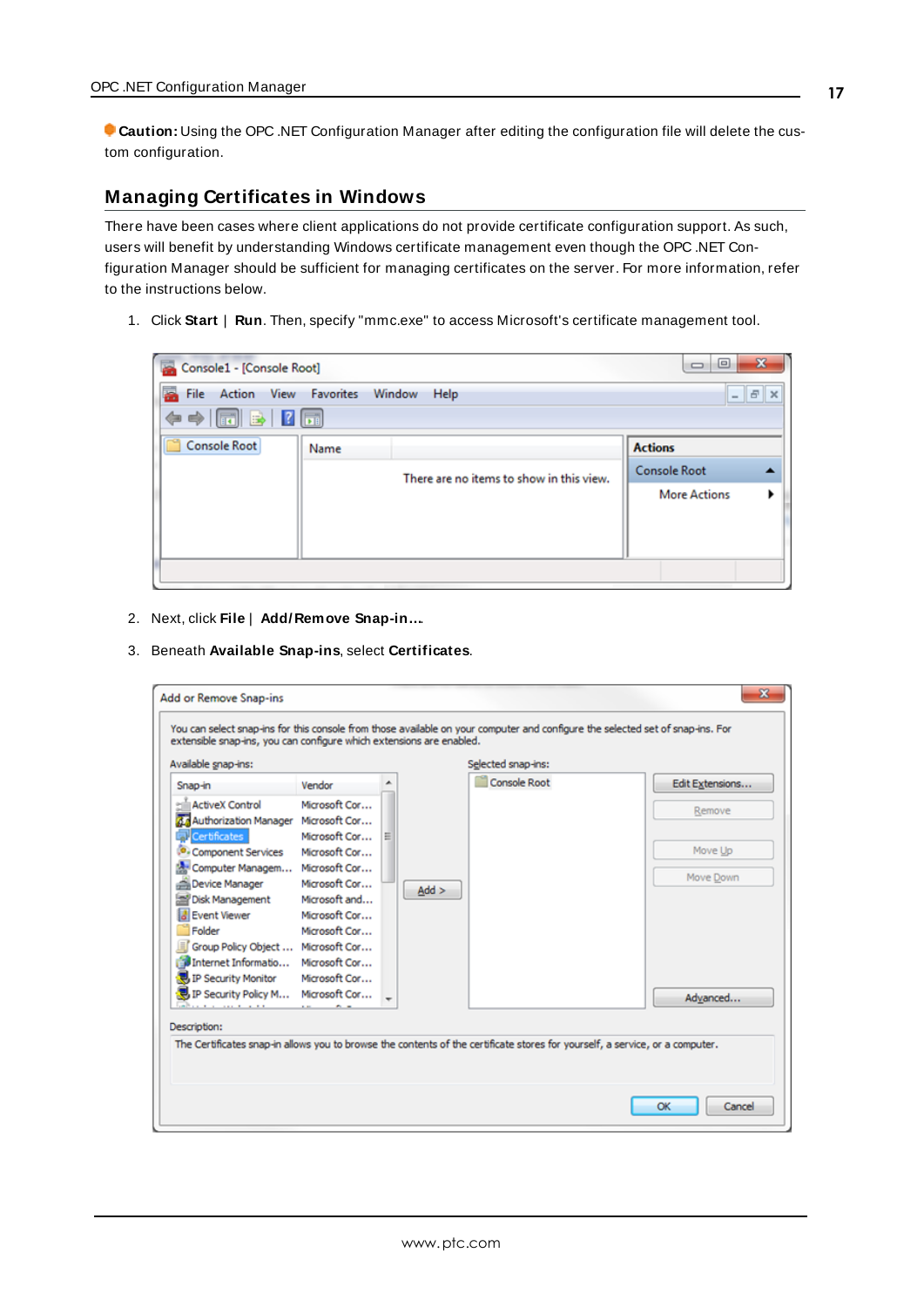4. Next, click **Add >**. There are three certificate locations available for selection.

| Certificates snap-in                                                                                          | X                                                 |
|---------------------------------------------------------------------------------------------------------------|---------------------------------------------------|
| This snap-in will always manage certificates for:<br>O My user account<br>Service account<br>Computer account |                                                   |
|                                                                                                               | Finish<br>Cancel<br>$< \underline{\mathsf{Back}}$ |

Descriptions of the accounts are as follows:

- <sup>l</sup> **My User Account:** This account is the local logged-in user. It is typically used by OPC .NET clients.
- **Service Account:** This account is linked to a local or remote service.
- <sup>l</sup> **Computer Account:** This account is also called "Local Machine," and is machine-wide.
- 5. Select **Computer Account** and **My User Account** and then click **Finish**.



6. Next, click **File** | **Save** to save the configuration. This will allow users to load it when running the "mmc.exe" tool again.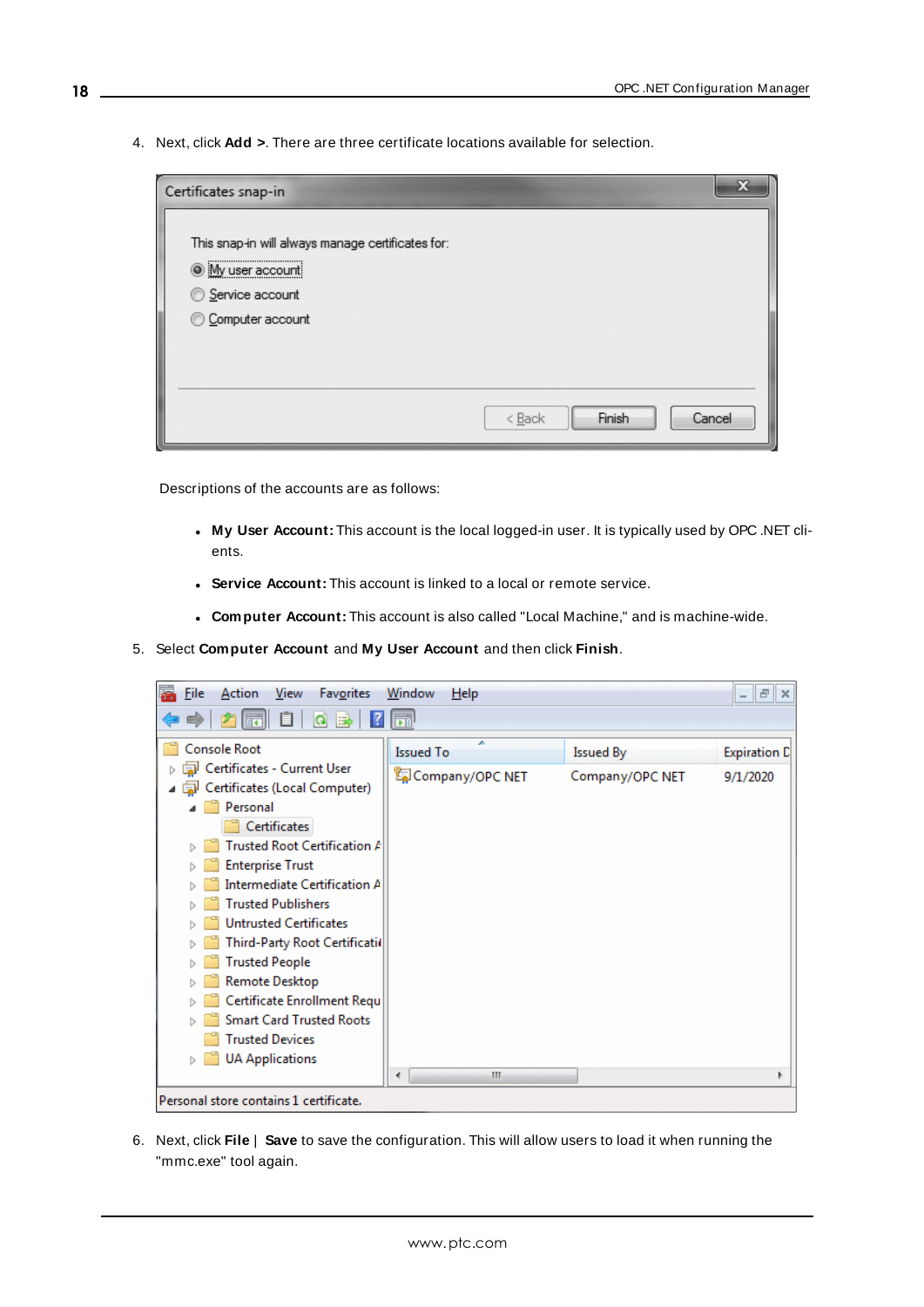- 7. Microsoft manages certificates in multiple stores. Options include Personal, Trusted People, and Trusted Root Certificate Authority. Descriptions of the stores are as follows:
	- **Personal Store:** This store holds certificates for locally installed applications; both the OPC .NET Wrapper instance certificate and the SSL certificates are stored in the Personal store. In this store, users can view, import, and export the OPC .NET Wrapper certificate (which is the same certificate that is visible from the Certificate tab in the OPC .NET Configuration Manager).
	- <sup>l</sup> **Trusted People:** This store holds the certificates of local or remote clients that the OPC .NET Wrapper trusts. These certificates are required for certificate authentication. Users can right-click on the store and then import trusted client certificates, which will invoke the same Trusted Clients dialog that is located in the OPC .NET Configuration Manager.
	- <sup>l</sup> **Trusted Root Certificate Authority:** This store holds the Certificate Authorities (CA) that are trusted by the Trusted People store. With this setup, a certificate chain is built to verify the validity of the client certificate.

**Note:** If Basic or Ws HTTPbindings are used with Transport security and certificate authentication, self-signed client certificates must be placed in the Trusted Root Certificate Authority.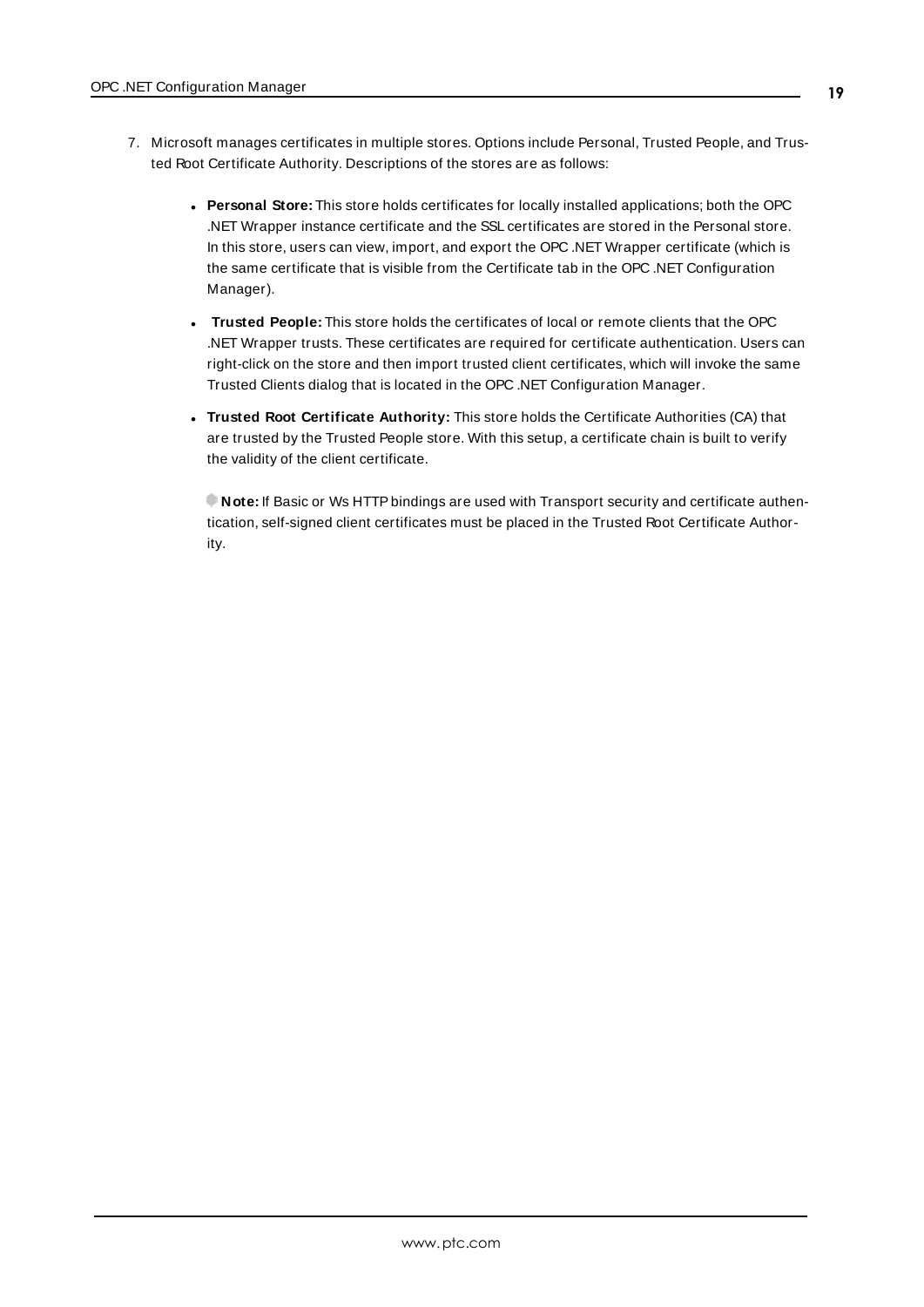### <span id="page-19-0"></span>**Error Descriptions**

The following error/warning messages may be generated. Click on the link for a description of the message.

**The OPC .NET Wrapper failed to start because it is not [installed.](#page-19-1) Please rerun the install[ation](#page-19-1)**

**The OPC .NET Wrapper failed to start. Please see the Windows [application](#page-19-2) event log for more details. Also make sure the .NET 3.5 [Framework](#page-19-2) is installed**

### <span id="page-19-1"></span>**The OPC .NET Wrapper failed to start because it is not installed. Please rerun the installation**

**Error Type:** Error

### **Possible Cause:**

The OPC .NET Wrapper is not installed.

### **Solution:**

<span id="page-19-2"></span>Install the OPC .NET Wrapper.

# **The OPC .NET Wrapper failed to start. Please see the windows application event log for more details. Also make sure the .NET 3.5 Framework is installed**

### **Error Type:**

Error

### **Possible Cause:**

The server failed to start the "xi\_server\_runtime.exe" service. This could occur if there is a WCF configuration error, an OPC COM error, or if the service is not set to manual start.

### **Solution:**

- 1. If an error message is present in the Windows Event Log, the error is a result of an invalid WCF configuration. Information for correcting the error should be provided in the message. Otherwise, connect to the server using an OPC DA or an OPC AEclient.
- 2. If an error message is not present in the Windows Event Log, check the Windows Service Control Manager and make sure that the OPC .NET service is installed and set to manual startup. Otherwise, connect to the server using an OPC DA or an OPC AEclient.
- 3. Reinitialize, restart, or reinstall the server.
- 4. Repair the Microsoft .Net installation.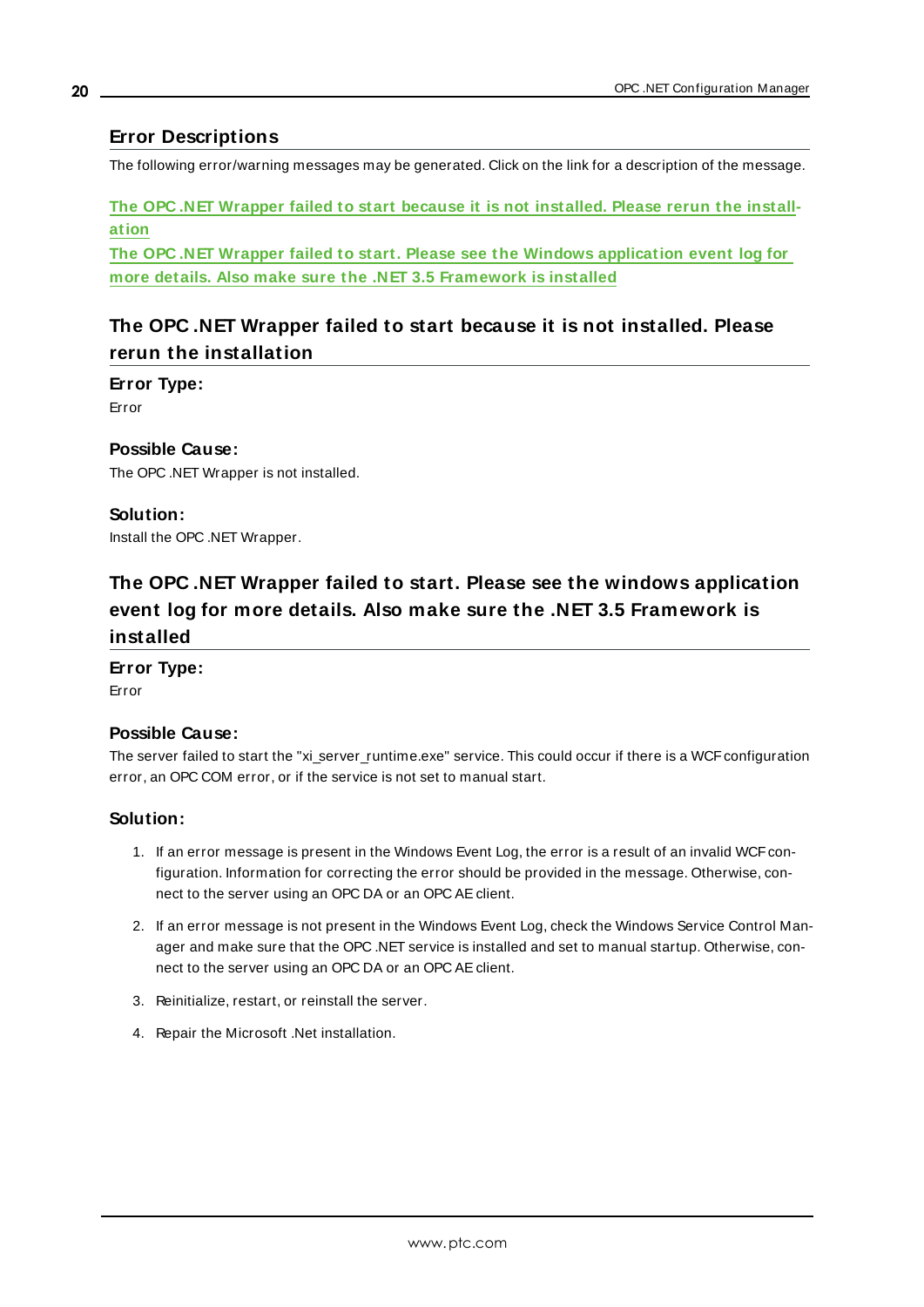### <span id="page-20-0"></span>**Troubleshooting Tips**

Select a link from the list below for more information.

**Unable to start the OPC .NET [Wrapper](#page-20-1) service Unable to make changes to the OPC .NET [certificates](#page-20-2) Unable to change the SSL [certificate](#page-20-3)**

### <span id="page-20-1"></span>**Unable to start the OPC .NET Wrapper service**

#### **Possible Cause:**

- 1. The OPC .NET Instance Certificate is not installed.
- 2. The OPC .NET service is not installed.
- 3. The OPC .NET Wrapper has an invalid configuration.
- 4. A timeout occurred.

#### **Solution:**

- 1. Make sure that the OPC .NET Instance Certificate is installed and is valid by checking the OPC .NET Configuration Manager Certificates. If the certificate is invalid, either reissue it or import a new one.
- 2. Make sure that the service is installed by checking the OPC .NET Configuration Manager General tab. If the service is not installed, re-run the installation.
- 3. Check the Windows Event Log for more information on the error. To fix the configuration, re-run the OPC .NET Configuration Manager and then select "Restore Defaults" (located in the General tab).
- 4. The OPC .NET service took too long to start (5+ seconds). This is generally not an error: the OPC .NET service will eventually start.

### <span id="page-20-2"></span>**Unable to make changes to the OPC .NET certificates**

#### **Possible Cause:**

The user does not have administrative privileges on the machine.

### **Solution:**

The OPC .NET Wrapper uses the Windows certificate store to store certificates. Write access to the store requires administrative privileges. Log in with an administrator account to make changes to the certificates.

### <span id="page-20-3"></span>**Unable to change the SSL certificate**

#### **Possible Cause:**

- 1. "netsh.exe" or "httpcfg.exe" is not installed on the machine. These utilities are required to map the certificate to the Windows HTTP stack.
- 2. The user does not have administrative privileges on the machine.

### **Solution:**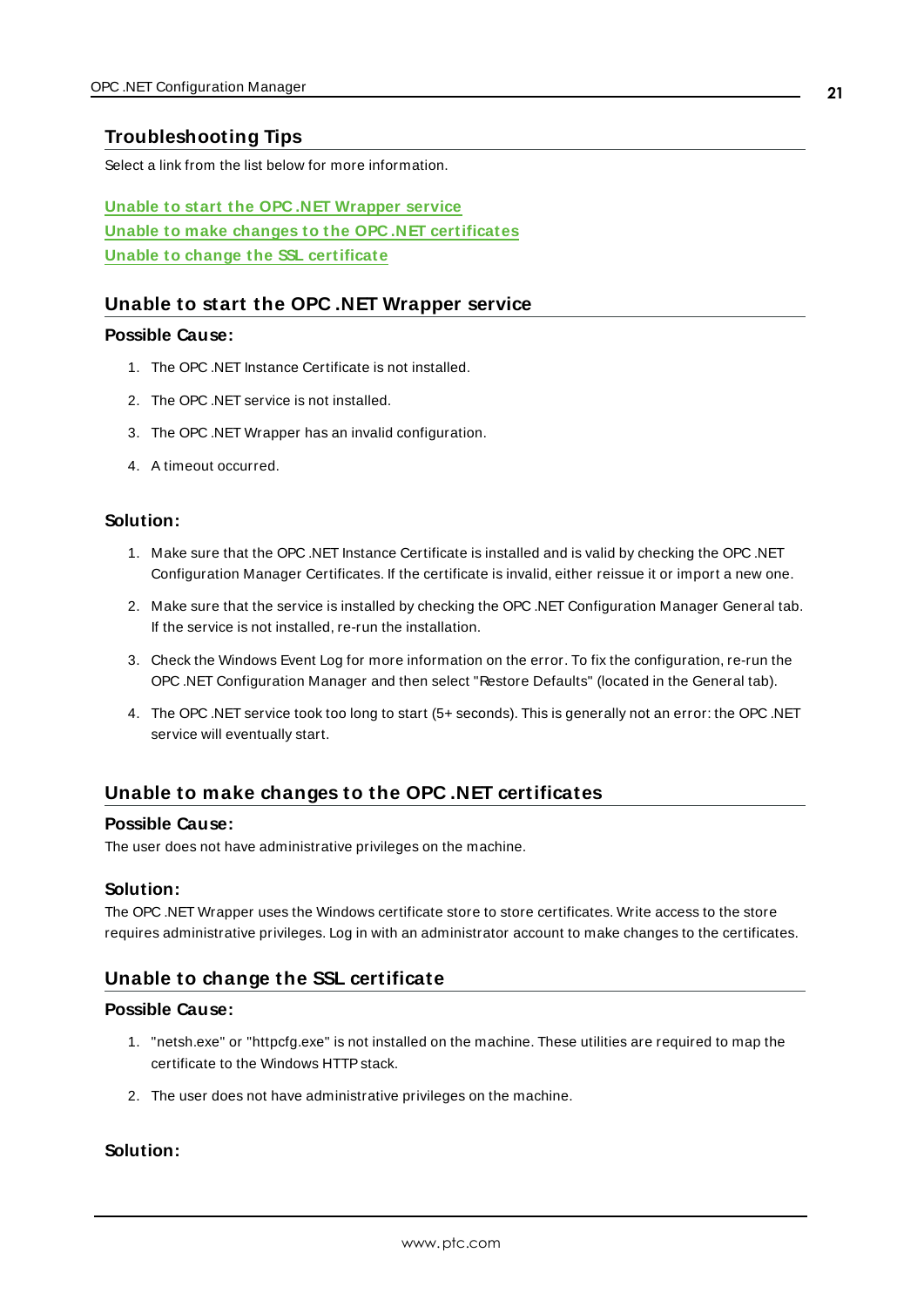- 1. For information on installing the "netsh.exe" and "httpcfg.exe" utilities, refer to **OPC [.NET](#page-3-1) Con[figuration](#page-3-1) Manager**.
- 2. The OPC .NET Wrapper uses the Windows certificate store to store certificates. Write access to the store requires administrative privileges. Log in with an administrator account to make changes to the certificates.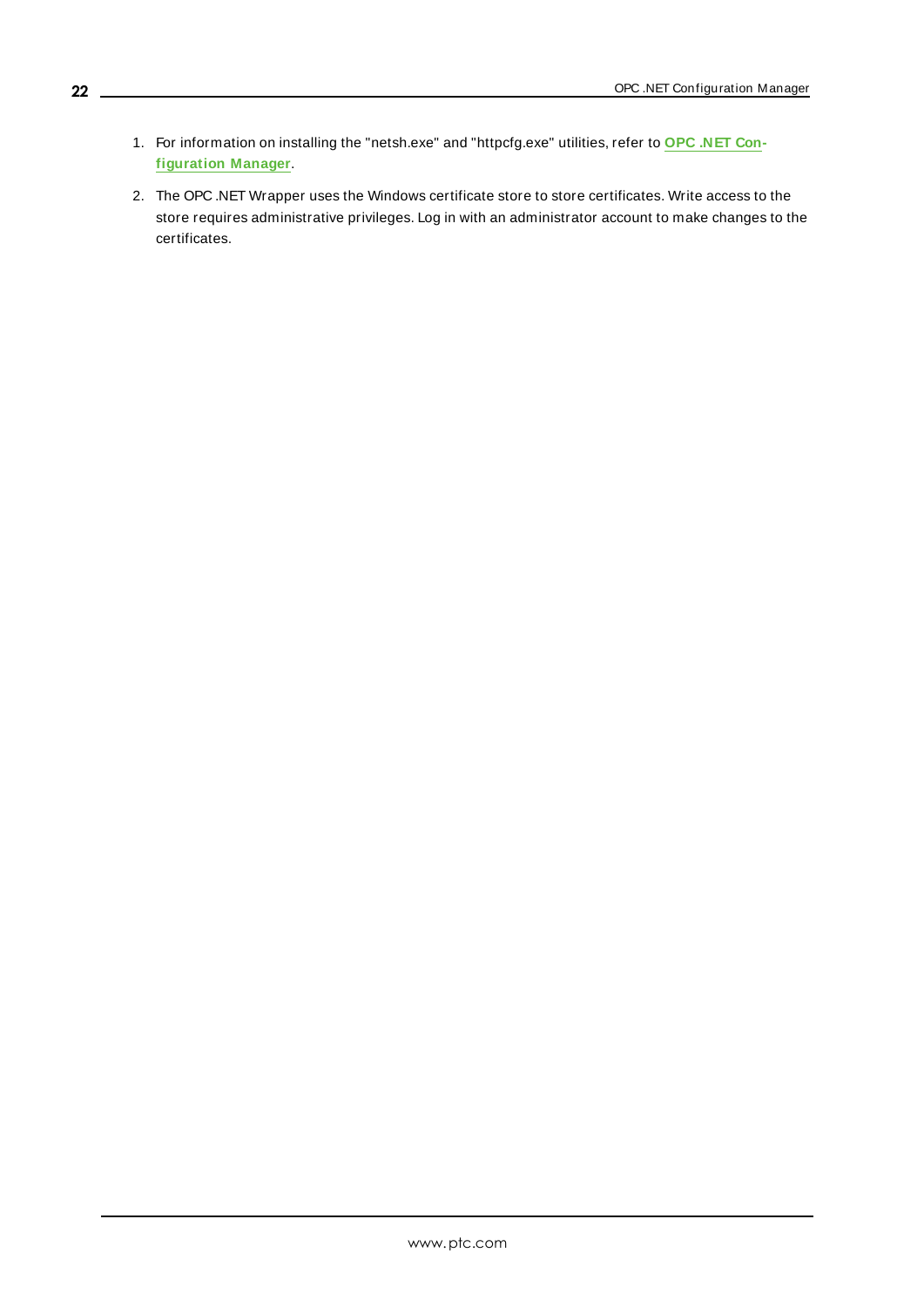# <span id="page-22-0"></span>Index

# **A**

Advanced Configuration [15](#page-14-0)

# **C**

Certificates [8](#page-7-0) Connectivity Requirements [14](#page-13-0)

# **E**

Error Descriptions [20](#page-19-0) Error Reporting [13](#page-12-0) External Dependencies [3](#page-2-2)

# **G**

General [5](#page-4-0)

# **H**

Help Contents [3](#page-2-0)

## **M**

Managing Certificates in Windows [17](#page-16-0)

# **O**

OPC .NET Configuration Manager [4](#page-3-1) OPC .NET Server Discovery [12](#page-11-1) OPC .NET Supported Interfaces [12](#page-11-0) OPC .NET Wrapper [11](#page-10-0) Overview [3](#page-2-1)